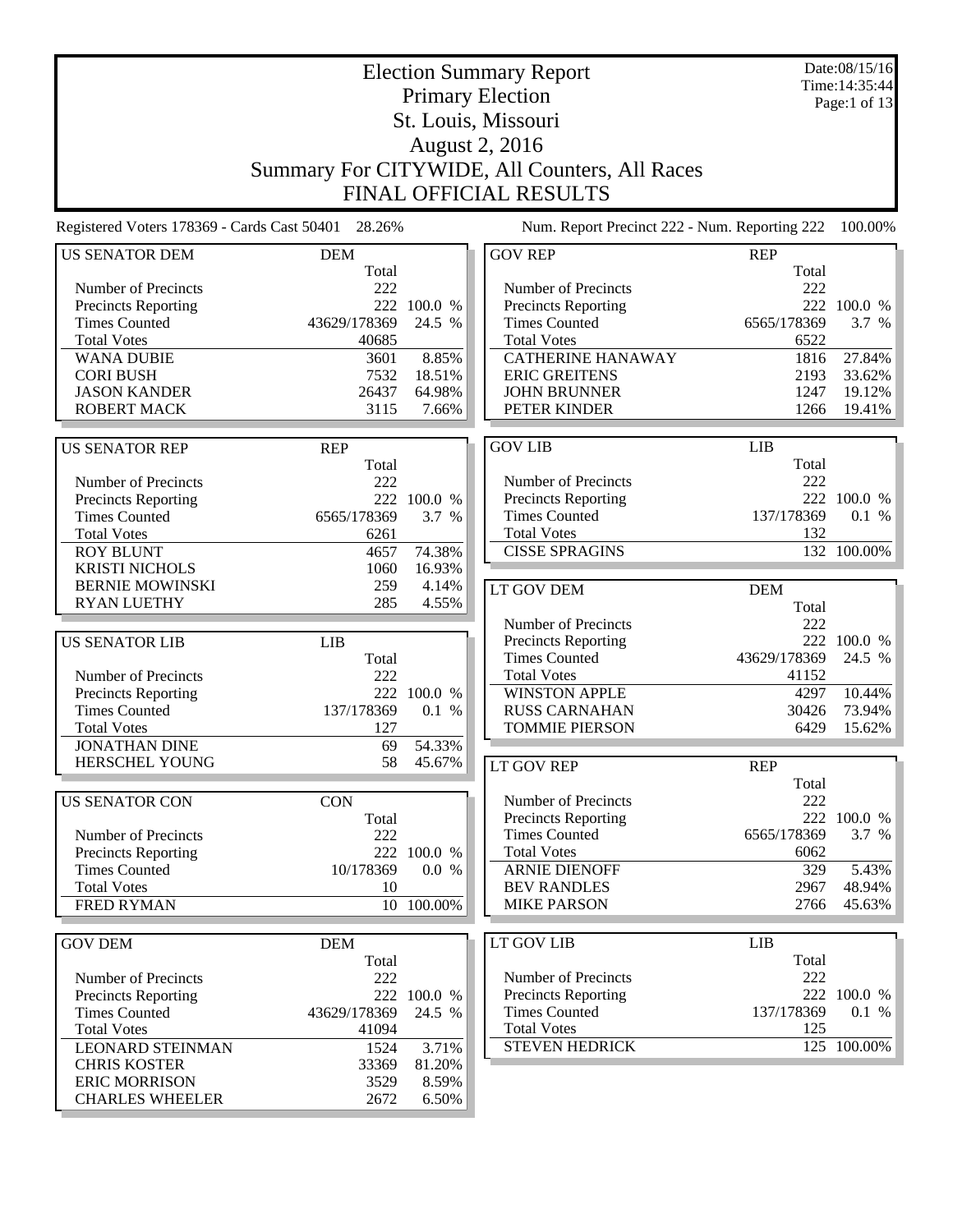|                                                    | <b>Election Summary Report</b> |              |                                               |                       |                                |  |
|----------------------------------------------------|--------------------------------|--------------|-----------------------------------------------|-----------------------|--------------------------------|--|
|                                                    |                                |              | <b>Primary Election</b>                       |                       | Time: 14:35:44<br>Page:2 of 13 |  |
|                                                    |                                |              | St. Louis, Missouri                           |                       |                                |  |
|                                                    |                                |              | <b>August 2, 2016</b>                         |                       |                                |  |
|                                                    |                                |              | Summary For CITYWIDE, All Counters, All Races |                       |                                |  |
|                                                    |                                |              |                                               |                       |                                |  |
|                                                    |                                |              | FINAL OFFICIAL RESULTS                        |                       |                                |  |
| Registered Voters 178369 - Cards Cast 50401 28.26% |                                |              | Num. Report Precinct 222 - Num. Reporting 222 |                       | 100.00%                        |  |
| <b>SECR STATE DEM</b>                              | <b>DEM</b>                     |              | <b>ATTY GEN DEM</b>                           | <b>DEM</b>            |                                |  |
|                                                    | Total                          |              |                                               | Total                 |                                |  |
| Number of Precincts                                | 222                            |              | Number of Precincts                           | 222                   |                                |  |
| Precincts Reporting                                | 222                            | 100.0 %      | Precincts Reporting                           | 222                   | 100.0 %                        |  |
| <b>Times Counted</b><br><b>Total Votes</b>         | 43629/178369<br>40268          | 24.5 %       | <b>Times Counted</b><br><b>Total Votes</b>    | 43629/178369<br>40647 | 24.5 %                         |  |
| <b>BILL YOUNG</b>                                  | 3995                           | 9.92%        | <b>JAKE ZIMMERMAN</b>                         | 18286                 | 44.99%                         |  |
| <b>ROBIN SMITH</b>                                 | 33892                          | 84.17%       | <b>TERESA HENSLEY</b>                         | 22361                 | 55.01%                         |  |
| <b>MD RABBI ALAM</b>                               | 2381                           | 5.91%        |                                               |                       |                                |  |
|                                                    |                                |              | <b>ATTY GEN REP</b>                           | <b>REP</b>            |                                |  |
| <b>SECR STATE REP</b>                              | <b>REP</b>                     |              |                                               | Total                 |                                |  |
|                                                    | Total                          |              | Number of Precincts                           | 222                   |                                |  |
| Number of Precincts                                | 222                            |              | Precincts Reporting                           |                       | 222 100.0 %                    |  |
| Precincts Reporting                                |                                | 222 100.0 %  | <b>Times Counted</b>                          | 6565/178369           | 3.7 %                          |  |
| <b>Times Counted</b>                               | 6565/178369                    | 3.7 %        | <b>Total Votes</b>                            | 6179                  |                                |  |
| <b>Total Votes</b>                                 | 6167                           |              | <b>JOSH HAWLEY</b>                            | 4291                  | 69.44%                         |  |
| <b>WILL KRAUS</b>                                  | 2032                           | 32.95%       | <b>KURT SCHAEFER</b>                          | 1888                  | 30.56%                         |  |
| <b>JOHN ASHCROFT</b>                               | 3758                           | 60.94%       |                                               |                       |                                |  |
| <b>ROI CHINN</b>                                   | 377                            | 6.11%        | <b>US REP DEM</b>                             | <b>DEM</b>            |                                |  |
|                                                    |                                |              |                                               | Total                 |                                |  |
| <b>SECR STATE LIB</b>                              | <b>LIB</b>                     |              | Number of Precincts                           | 222                   |                                |  |
|                                                    | Total                          |              | <b>Precincts Reporting</b>                    | 222                   | 100.0 %                        |  |
| Number of Precincts                                | 222                            | 222 100.0 %  | <b>Times Counted</b>                          | 43629/178369          | 24.5 %                         |  |
| Precincts Reporting<br><b>Times Counted</b>        | 137/178369                     | 0.1 %        | <b>Total Votes</b><br><b>BILL HAAS</b>        | 42083<br>5115         | 12.15%                         |  |
| <b>Total Votes</b>                                 | 126                            |              | <b>LACY CLAY</b>                              | 25510                 | 60.62%                         |  |
| <b>CHRIS MORRILL</b>                               |                                | 126 100.00%  | <b>MARIA NADAL</b>                            | 11458                 | 27.23%                         |  |
|                                                    |                                |              |                                               |                       |                                |  |
| <b>ST TREAS DEM</b>                                | <b>DEM</b>                     |              | <b>US REP REP</b>                             | <b>REP</b>            |                                |  |
|                                                    | Total                          |              |                                               | Total                 |                                |  |
| Number of Precincts                                | 222                            |              | Number of Precincts                           | 222                   |                                |  |
| Precincts Reporting                                |                                | 222 100.0 %  | <b>Precincts Reporting</b>                    |                       | 222 100.0 %                    |  |
| <b>Times Counted</b>                               | 43629/178369                   | 24.5 %       | <b>Times Counted</b>                          | 6565/178369           | 3.7 %                          |  |
| <b>Total Votes</b>                                 | 39428                          |              | <b>Total Votes</b>                            | 5304                  |                                |  |
| PAT CONTRERAS                                      | 19932                          | 50.55%       | <b>STEVEN BAILEY</b>                          | 3636                  | 68.55%                         |  |
| <b>JUDY BAKER</b>                                  | 19496                          | 49.45%       | PAUL BERRY                                    | 1668                  | 31.45%                         |  |
|                                                    |                                |              |                                               |                       |                                |  |
| <b>ST TREAS REP</b>                                | <b>REP</b><br>Total            |              | <b>US REP LIB</b>                             | <b>LIB</b><br>Total   |                                |  |
| Number of Precincts                                | 222                            |              | Number of Precincts                           | 222                   |                                |  |
| Precincts Reporting                                |                                | 222 100.0 %  | Precincts Reporting                           |                       | 222 100.0 %                    |  |
| <b>Times Counted</b>                               | 6565/178369                    | 3.7 %        | <b>Times Counted</b>                          | 137/178369            | 0.1 %                          |  |
| <b>Total Votes</b>                                 | 5313                           |              | <b>Total Votes</b>                            | 126                   |                                |  |
| <b>ERIC SCHMITT</b>                                |                                | 5313 100.00% | ROBB CUNNINGHAM                               |                       | 126 100.00%                    |  |
|                                                    |                                |              |                                               |                       |                                |  |
| <b>ST TREAS LIB</b>                                | <b>LIB</b>                     |              |                                               |                       |                                |  |
|                                                    | Total                          |              |                                               |                       |                                |  |
| Number of Precincts                                | 222                            |              |                                               |                       |                                |  |
| Precincts Reporting                                |                                | 222 100.0 %  |                                               |                       |                                |  |
| <b>Times Counted</b>                               | 137/178369                     | 0.1 %        |                                               |                       |                                |  |
| <b>Total Votes</b>                                 | 128                            |              |                                               |                       |                                |  |
| <b>SEAN O'TOOLE</b>                                |                                | 128 100.00%  |                                               |                       |                                |  |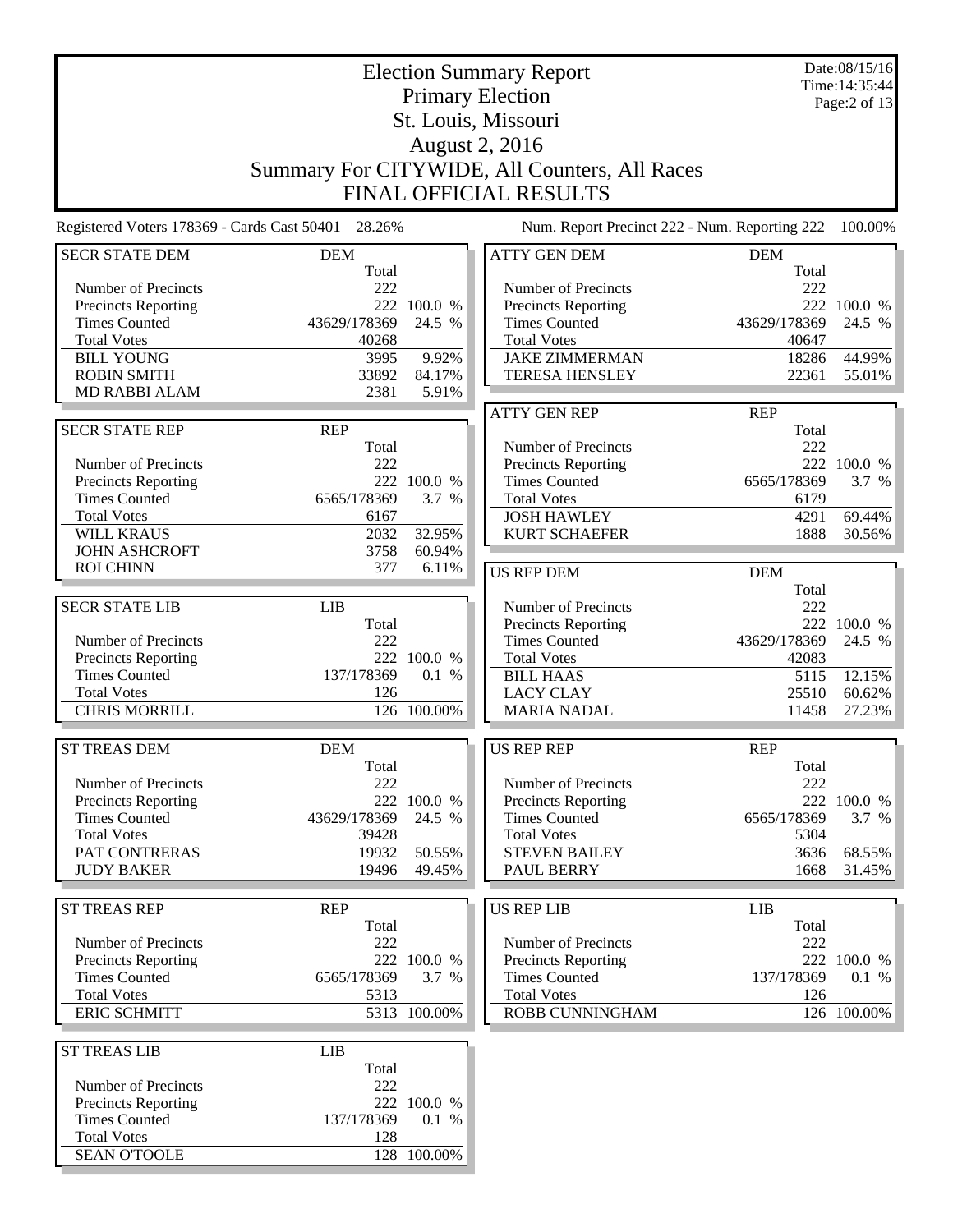|                                                    |                     |                  | <b>Election Summary Report</b>                |             | Date:08/15/16<br>Time: 14:35:44 |
|----------------------------------------------------|---------------------|------------------|-----------------------------------------------|-------------|---------------------------------|
|                                                    |                     |                  | <b>Primary Election</b>                       |             | Page: $3$ of 13                 |
|                                                    |                     |                  | St. Louis, Missouri                           |             |                                 |
|                                                    |                     |                  | <b>August 2, 2016</b>                         |             |                                 |
|                                                    |                     |                  |                                               |             |                                 |
|                                                    |                     |                  | Summary For CITYWIDE, All Counters, All Races |             |                                 |
|                                                    |                     |                  | <b>FINAL OFFICIAL RESULTS</b>                 |             |                                 |
| Registered Voters 178369 - Cards Cast 50401 28.26% |                     |                  | Num. Report Precinct 222 - Num. Reporting 222 |             | 100.00%                         |
| ST SEN 5 DEM                                       | <b>DEM</b>          |                  | ST REP 77 DEM                                 | <b>DEM</b>  |                                 |
|                                                    | Total               |                  |                                               | Total       |                                 |
| Number of Precincts                                | 124                 |                  | Number of Precincts                           | 25          |                                 |
| <b>Precincts Reporting</b>                         |                     | 124 100.0 %      | Precincts Reporting                           |             | 25 100.0 %                      |
| <b>Times Counted</b>                               | 22828/91916         | 24.8 %           | <b>Times Counted</b>                          | 4990/19523  | 25.6 %                          |
| <b>Total Votes</b>                                 | 21625               |                  | <b>Total Votes</b>                            | 4802        |                                 |
| <b>JAMILAH NASHEED</b><br><b>DYLAN HASSINGER</b>   | 17156<br>4469       | 79.33%<br>20.67% | <b>JESSE TODD</b><br><b>STEVE ROBERTS</b>     | 966<br>1900 | 20.12%<br>39.57%                |
|                                                    |                     |                  | <b>JOHN MUHAMMAD</b>                          | 1280        | 26.66%                          |
|                                                    |                     |                  | <b>BRIAN ELSESSER</b>                         | 656         | 13.66%                          |
| ST SEN 5 LIB                                       | <b>LIB</b><br>Total |                  |                                               |             |                                 |
| Number of Precincts                                | 124                 |                  | ST REP 78 DEM                                 | <b>DEM</b>  |                                 |
| <b>Precincts Reporting</b>                         |                     | 124 100.0 %      |                                               | Total       |                                 |
| <b>Times Counted</b>                               | 63/91916            | 0.1 %            | Number of Precincts                           | 25          |                                 |
| <b>Total Votes</b>                                 | 58                  |                  | Precincts Reporting                           |             | 25 100.0 %                      |
| STEPHEN SCHAPER                                    |                     | 58 100.00%       | <b>Times Counted</b>                          | 4468/18504  | 24.1 %                          |
|                                                    |                     |                  | <b>Total Votes</b>                            | 4316        |                                 |
| ST REP 66 DEM                                      | <b>DEM</b>          |                  | <b>BRUCE FRANKS</b>                           | 2113        | 48.96%                          |
|                                                    | Total               |                  | PENNY HUBBARD                                 | 2203        | 51.04%                          |
| Number of Precincts                                | 2                   |                  |                                               |             |                                 |
| <b>Precincts Reporting</b>                         | 2                   | 100.0 %          | ST REP 78 REP                                 | <b>REP</b>  |                                 |
| <b>Times Counted</b>                               | 472/2259            | 20.9 %           |                                               | Total       |                                 |
| <b>Total Votes</b>                                 | 443                 |                  | Number of Precincts                           | 25          |                                 |
| <b>TOMMIE PIERSON</b>                              | 274                 | 61.85%           | Precincts Reporting                           |             | 25 100.0 %                      |
| <b>KHALIL MUMIN</b>                                | 77                  | 17.38%           | <b>Times Counted</b>                          | 404/18504   | 2.2 %                           |
| <b>MARLENE TERRY</b>                               | 92                  | 20.77%           | <b>Total Votes</b>                            | 314         |                                 |
|                                                    |                     |                  | <b>ERIK SHELQUIST</b>                         |             | 314 100.00%                     |
| ST REP 66 REP                                      | <b>REP</b>          |                  |                                               |             |                                 |
|                                                    | Total               |                  | ST REP 79 DEM                                 | <b>DEM</b>  |                                 |
| Number of Precincts                                | $\mathfrak{2}$      |                  |                                               | Total       |                                 |
| Precincts Reporting                                |                     | 2 100.0 %        | Number of Precincts                           | 31          |                                 |
| <b>Times Counted</b>                               | 15/2259             | $0.7\%$          | Precincts Reporting                           |             | 31 100.0 %                      |
| <b>Total Votes</b>                                 | 13                  |                  | <b>Times Counted</b>                          | 5451/20839  | 26.2 %                          |
| <b>JOHN SAXTON</b>                                 | 13                  | 100.00%          | <b>Total Votes</b>                            | 4629        |                                 |
|                                                    |                     |                  | MICHAEL BUTLER                                |             | 4629 100.00%                    |
| ST REP 76 DEM                                      | <b>DEM</b>          |                  |                                               |             |                                 |
|                                                    | Total               |                  | ST REP 79 LIB                                 | <b>LIB</b>  |                                 |
| Number of Precincts                                | 28                  |                  |                                               | Total       |                                 |
| Precincts Reporting                                |                     | 28 100.0 %       | Number of Precincts                           | 31          |                                 |
| <b>Times Counted</b>                               | 5618/22562          | 24.9 %           | <b>Precincts Reporting</b>                    |             | 31 100.0 %                      |
| <b>Total Votes</b>                                 | 4567                |                  | <b>Times Counted</b>                          | 11/20839    | 0.1 %                           |
| <b>JOSHUA PETERS</b>                               |                     | 4567 100.00%     | <b>Total Votes</b>                            | 10          |                                 |
|                                                    |                     |                  | <b>DAN ELDER</b>                              |             | 10 100.00%                      |
|                                                    |                     |                  |                                               |             |                                 |
|                                                    |                     |                  | ST REP 80 DEM                                 | <b>DEM</b>  |                                 |
|                                                    |                     |                  |                                               | Total       |                                 |
|                                                    |                     |                  | Number of Precincts                           | 28          |                                 |
|                                                    |                     |                  | Precincts Reporting                           |             | 28 100.0 %                      |
|                                                    |                     |                  | <b>Times Counted</b>                          | 5897/21105  | 27.9 %                          |
|                                                    |                     |                  | <b>Total Votes</b>                            | 5694        |                                 |
|                                                    |                     |                  | <b>BEN MURRAY</b>                             | 2252        | 39.55%                          |
|                                                    |                     |                  | PETER MERIDETH                                | 3442        | $60.45\%$                       |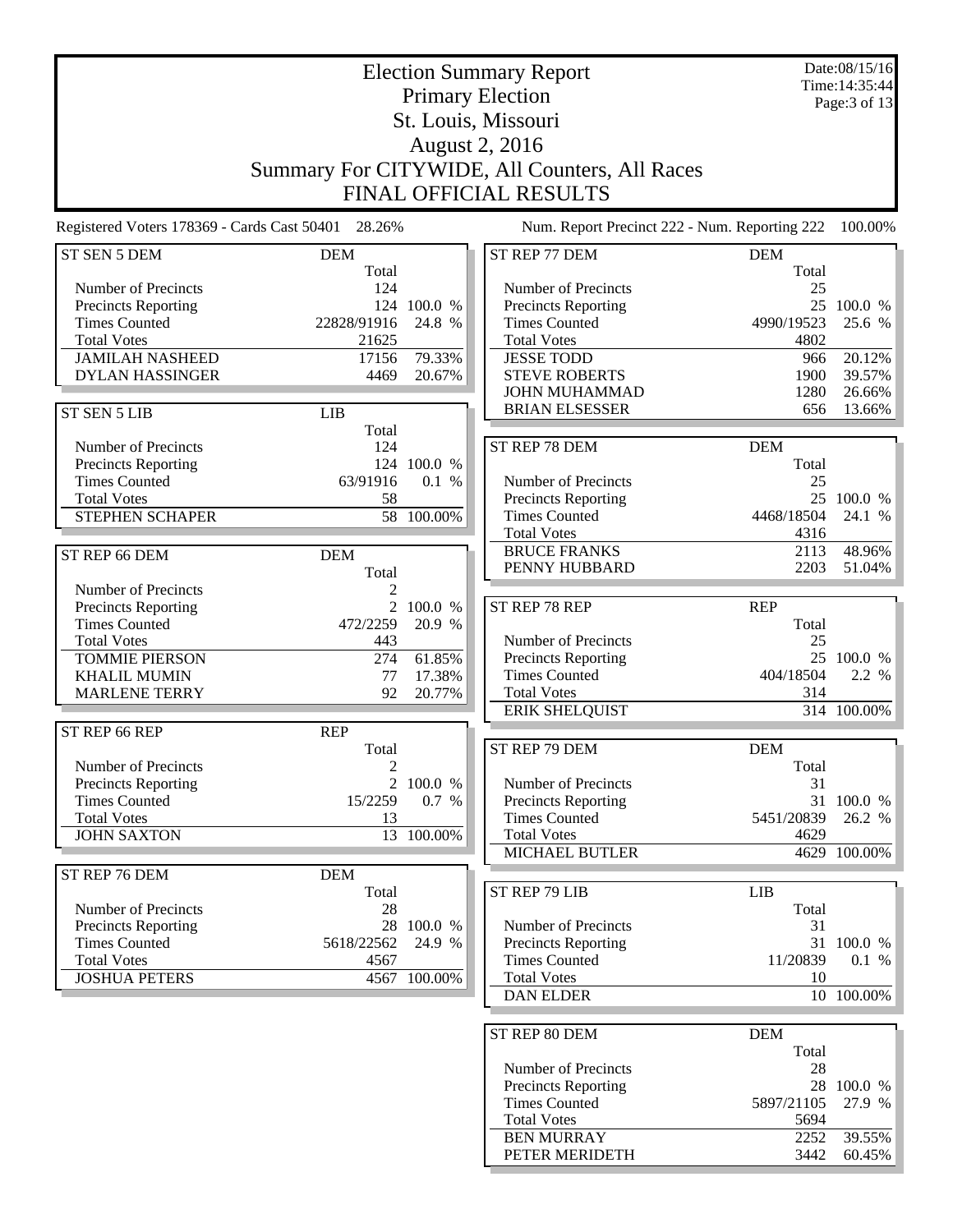| <b>Election Summary Report</b>                     |            |              |                                               |              | Date:08/15/16<br>Time: 14:35:44 |
|----------------------------------------------------|------------|--------------|-----------------------------------------------|--------------|---------------------------------|
|                                                    |            |              | <b>Primary Election</b>                       |              | Page:4 of 13                    |
|                                                    |            |              | St. Louis, Missouri                           |              |                                 |
|                                                    |            |              | <b>August 2, 2016</b>                         |              |                                 |
|                                                    |            |              | Summary For CITYWIDE, All Counters, All Races |              |                                 |
|                                                    |            |              | <b>FINAL OFFICIAL RESULTS</b>                 |              |                                 |
| Registered Voters 178369 - Cards Cast 50401 28.26% |            |              | Num. Report Precinct 222 - Num. Reporting 222 |              | 100.00%                         |
| ST REP 81 DEM                                      | <b>DEM</b> |              | ST REP 91 DEM                                 | <b>DEM</b>   |                                 |
|                                                    | Total      |              |                                               | Total        |                                 |
| Number of Precincts                                | 21         |              | Number of Precincts                           |              |                                 |
| Precincts Reporting                                |            | 21 100.0 %   | <b>Precincts Reporting</b>                    |              | 2 100.0 %                       |
| <b>Times Counted</b>                               | 3943/18471 | 21.3 %       | <b>Times Counted</b>                          | 136/725      | 18.8 %                          |
| <b>Total Votes</b>                                 | 3813       |              | <b>Total Votes</b>                            | 116          |                                 |
| <b>ALFRED WESSELS</b>                              | 1839       | 48.23%       | <b>SARAH UNSICKER</b>                         |              | 116 100.00%                     |
| <b>STEVE BUTZ</b>                                  | 1363       | 35.75%       |                                               |              |                                 |
| <b>ADAM KUSTRA</b>                                 | 611        | 16.02%       | ST REP 91 REP                                 | <b>REP</b>   |                                 |
|                                                    |            |              |                                               | Total        |                                 |
| ST REP 82 DEM                                      | <b>DEM</b> |              | Number of Precincts                           | 2            |                                 |
|                                                    | Total      |              | <b>Precincts Reporting</b>                    |              | 2 100.0 %                       |
| Number of Precincts                                | 23         |              | <b>Times Counted</b>                          | 66/725       | 9.1 %                           |
| Precincts Reporting                                |            | 23 100.0 %   | <b>Total Votes</b>                            | 53           |                                 |
| <b>Times Counted</b>                               | 5319/23188 | 22.9 %       | <b>GREG MUELLER</b>                           |              | 53 100.00%                      |
| <b>Total Votes</b>                                 | 4442       |              |                                               |              |                                 |
| <b>DONNA BARINGER</b>                              |            | 4442 100.00% | ST REP 93 DEM                                 | <b>DEM</b>   |                                 |
|                                                    |            |              |                                               | Total        |                                 |
| ST REP 82 REP                                      | <b>REP</b> |              | Number of Precincts                           | 5            |                                 |
|                                                    | Total      |              | Precincts Reporting                           |              | 5 100.0 %                       |
| Number of Precincts                                | 23         |              | <b>Times Counted</b>                          | 628/3672     | 17.1 %                          |
| Precincts Reporting                                |            | 23 100.0 %   | <b>Total Votes</b>                            | 539          |                                 |
| <b>Times Counted</b>                               | 2246/23188 | 9.7 %        | <b>BOB BURNS</b>                              |              | 539 100.00%                     |
| <b>Total Votes</b>                                 | 1716       |              |                                               |              |                                 |
| <b>ROBERT CRUMP</b>                                |            | 1716 100.00% | ST REP 93 REP                                 | <b>REP</b>   |                                 |
|                                                    |            |              |                                               | Total        |                                 |
| ST REP 83 DEM                                      | <b>DEM</b> |              | Number of Precincts                           | 5            |                                 |
|                                                    | Total      |              | Precincts Reporting                           |              | 5 100.0 %                       |
| Number of Precincts                                | 7          |              | <b>Times Counted</b>                          | 308/3672     | 8.4 %                           |
| <b>Precincts Reporting</b>                         |            | 7 100.0 %    | <b>Total Votes</b>                            | 219          |                                 |
| <b>Times Counted</b>                               | 1419/6785  | 20.9 %       | <b>LANDRY SORBEL</b>                          |              | 219 100.00%                     |
| <b>Total Votes</b>                                 | 1219       |              |                                               |              |                                 |
| <b>GINA MITTEN</b>                                 |            | 1219 100.00% | <b>CIRC ATTY DEM</b>                          | <b>DEM</b>   |                                 |
|                                                    |            |              |                                               | Total        |                                 |
| ST REP 83 LIB                                      | <b>LIB</b> |              | Number of Precincts                           | 222          |                                 |
|                                                    | Total      |              | Precincts Reporting                           |              | 222 100.0 %                     |
| Number of Precincts                                | 7          |              | <b>Times Counted</b>                          | 43629/178369 | 24.5 %                          |
| Precincts Reporting                                |            | 7 100.0 %    | <b>Total Votes</b>                            | 42089        |                                 |
| <b>Times Counted</b>                               | 17/6785    | 0.3 %        | <b>KIMBERLY GARDNER</b>                       | 19615        | 46.60%                          |
| <b>Total Votes</b>                                 | 17         |              | PATRICK HAMACHER                              | 6955         | 16.52%                          |
| <b>ANDREW BOLIN</b>                                |            | 17 100.00%   | <b>STEVE HARMON</b>                           | 5595         | 13.29%                          |
|                                                    |            |              | <b>MARY CARL</b>                              | 9924         | 23.58%                          |
| ST REP 84 DEM                                      | <b>DEM</b> |              |                                               |              |                                 |
|                                                    | Total      |              |                                               |              |                                 |
| Number of Precincts                                | 25         |              |                                               |              |                                 |
| Precincts Reporting                                |            | 25 100.0 %   |                                               |              |                                 |
| <b>Times Counted</b>                               | 5288/20736 | 25.5 %       |                                               |              |                                 |
| <b>Total Votes</b>                                 | 4605       |              |                                               |              |                                 |
| <b>KARLA MAY</b>                                   |            | 4605 100.00% |                                               |              |                                 |
|                                                    |            |              |                                               |              |                                 |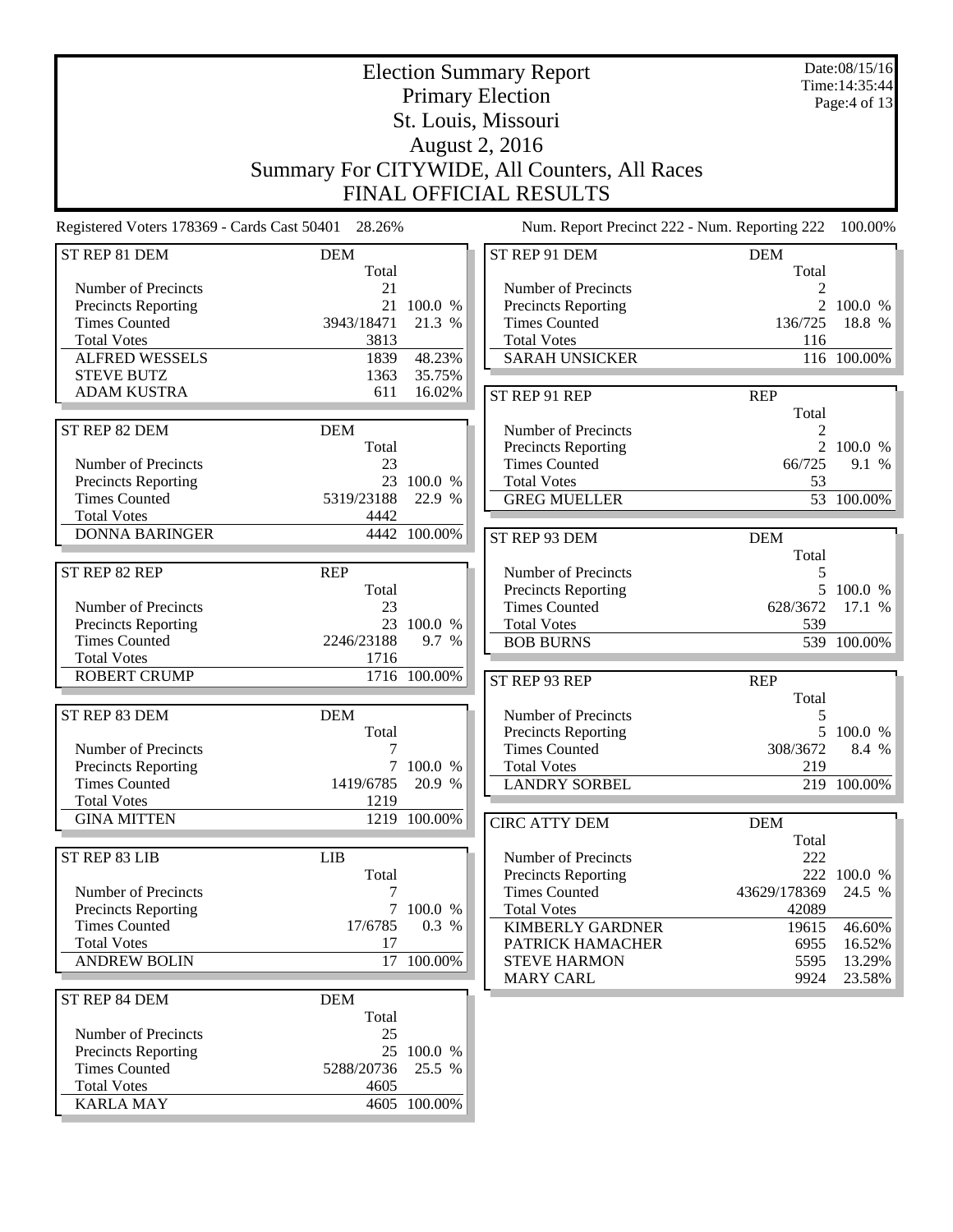|                                                    | <b>Election Summary Report</b><br><b>Primary Election</b> |                 |                                                 |                     |                 |
|----------------------------------------------------|-----------------------------------------------------------|-----------------|-------------------------------------------------|---------------------|-----------------|
|                                                    |                                                           |                 | St. Louis, Missouri                             |                     | Page:5 of 13    |
|                                                    |                                                           |                 | <b>August 2, 2016</b>                           |                     |                 |
|                                                    |                                                           |                 | Summary For CITYWIDE, All Counters, All Races   |                     |                 |
|                                                    |                                                           |                 | <b>FINAL OFFICIAL RESULTS</b>                   |                     |                 |
| Registered Voters 178369 - Cards Cast 50401 28.26% |                                                           |                 | Num. Report Precinct 222 - Num. Reporting 222   |                     | 100.00%         |
| <b>SHERIFF DEM</b>                                 | <b>DEM</b><br>Total                                       |                 | W1 COMMITTEEMAN DEM                             | <b>DEM</b><br>Total |                 |
| Number of Precincts                                | 222                                                       |                 | Number of Precincts                             |                     |                 |
| Precincts Reporting                                |                                                           | 222 100.0 %     | Precincts Reporting                             | 7                   | 100.0 %         |
| <b>Times Counted</b>                               | 43629/178369                                              | 24.5 %          | <b>Times Counted</b>                            | 1656/6360           | 26.0 %          |
| <b>Total Votes</b>                                 | 40660                                                     |                 | <b>Total Votes</b>                              | 1542                |                 |
| <b>JOSEPH VACCARO</b>                              | 12751                                                     | 31.36%          | <b>AZIM AZIZ</b>                                | 504                 | 32.68%          |
| <b>VERNON BETTS</b>                                | 17579                                                     | 43.23%          | <b>STERLING MILLER</b>                          | 1022                | 66.28%          |
| <b>JOHNNIE CHESTER</b>                             | 1088                                                      | 2.68%           | Write-in Votes                                  | 16                  | 1.04%           |
| <b>CHARLEY WILLIAMS</b><br><b>JIMMIE MATTHEWS</b>  | 6423<br>2819                                              | 15.80%<br>6.93% | W1 COMMITTEEWOMAN DEM                           | <b>DEM</b>          |                 |
|                                                    |                                                           |                 |                                                 | Total               |                 |
| <b>SHERIFF REP</b>                                 | <b>REP</b>                                                |                 | Number of Precincts                             | 7                   |                 |
|                                                    | Total                                                     |                 | <b>Precincts Reporting</b>                      | $\tau$              | 100.0 %         |
| Number of Precincts                                | 222                                                       |                 | <b>Times Counted</b>                            | 1656/6360           | 26.0 %          |
| <b>Precincts Reporting</b>                         |                                                           | 222 100.0 %     | <b>Total Votes</b>                              | 1561                |                 |
| <b>Times Counted</b>                               | 6565/178369                                               | 3.7 %           | <b>AMANDA DAVIS</b>                             | 291                 | 18.64%          |
| <b>Total Votes</b>                                 | 5080                                                      |                 | <b>RAQUEL GANT</b>                              | 612                 | 39.21%          |
| <b>JOHN CASTELLANO</b>                             |                                                           | 5080 100.00%    | YOLANDA BROWN<br>Write-in Votes                 | 644<br>14           | 41.26%<br>0.90% |
| <b>TREASURER DEM</b>                               | <b>DEM</b>                                                |                 |                                                 |                     |                 |
|                                                    | Total                                                     |                 | W2 COMMITTEEMAN DEM                             | <b>DEM</b>          |                 |
| Number of Precincts                                | 222                                                       |                 |                                                 | Total               |                 |
| Precincts Reporting                                |                                                           | 222 100.0 %     | Number of Precincts                             | 8                   |                 |
| <b>Times Counted</b>                               | 43629/178369                                              | 24.5 %          | Precincts Reporting                             | 8                   | 100.0 %         |
| <b>Total Votes</b>                                 | 36041                                                     |                 | <b>Times Counted</b>                            | 1429/5564           | 25.7 %          |
| <b>TISHAURA JONES</b>                              |                                                           | 36041 100.00%   | <b>Total Votes</b>                              | 1316<br>773         | 58.74%          |
|                                                    |                                                           |                 | <b>LARRY MIDDLEBROOK</b><br><b>DAVID MOSLEY</b> | 535                 | 40.65%          |
| <b>TREASURER REP</b>                               | <b>REP</b>                                                |                 | Write-in Votes                                  | 8                   | 0.61%           |
| Number of Precincts                                | Total<br>222                                              |                 |                                                 |                     |                 |
| <b>Precincts Reporting</b>                         |                                                           | 222 100.0 %     | W2 COMMITTEEWOMAN DEM                           | <b>DEM</b>          |                 |
| <b>Times Counted</b>                               | 6565/178369                                               | 3.7 %           |                                                 | Total               |                 |
| <b>Total Votes</b>                                 | 4887                                                      |                 | Number of Precincts                             | 8                   |                 |
| <b>DARREN GRANT</b>                                |                                                           | 4887 100.00%    | <b>Precincts Reporting</b>                      | 8                   | 100.0 %         |
|                                                    |                                                           |                 | <b>Times Counted</b>                            | 1429/5564           | 25.7 %          |
| <b>TREASURER GRN</b>                               | <b>GRN</b>                                                |                 | <b>Total Votes</b>                              | 1336                |                 |
|                                                    | Total                                                     |                 | <b>JOYCE HALL</b>                               | 598                 | 44.76%          |
| Number of Precincts                                | 222                                                       |                 | <b>LISA MIDDLEBROOK</b>                         | 728                 | 54.49%          |
| <b>Precincts Reporting</b>                         |                                                           | 222 100.0 %     | Write-in Votes                                  | 10                  | 0.75%           |
| <b>Times Counted</b>                               | 60/178369                                                 | 0.0 %           |                                                 |                     |                 |
| <b>Total Votes</b>                                 | 57                                                        |                 | W3 COMMITTEEMAN DEM                             | <b>DEM</b>          |                 |
| <b>JEROME BAUER</b>                                | 42                                                        | 73.68%          |                                                 | Total               |                 |
| DON DE VIVO                                        | 15                                                        | 26.32%          | Number of Precincts<br>Precincts Reporting      | 9                   | 9 100.0 %       |
|                                                    |                                                           |                 | <b>Times Counted</b>                            | 1287/5831           | 22.1 %          |
|                                                    |                                                           |                 | <b>Total Votes</b>                              | 1216                |                 |
|                                                    |                                                           |                 | <b>ANTHONY BELL</b>                             | 663                 | 54.52%          |
|                                                    |                                                           |                 | <b>BRANDON BOSLEY</b>                           | 539                 | 44.33%          |
|                                                    |                                                           |                 | Write-in Votes                                  | 14                  | 1.15%           |
|                                                    |                                                           |                 |                                                 |                     |                 |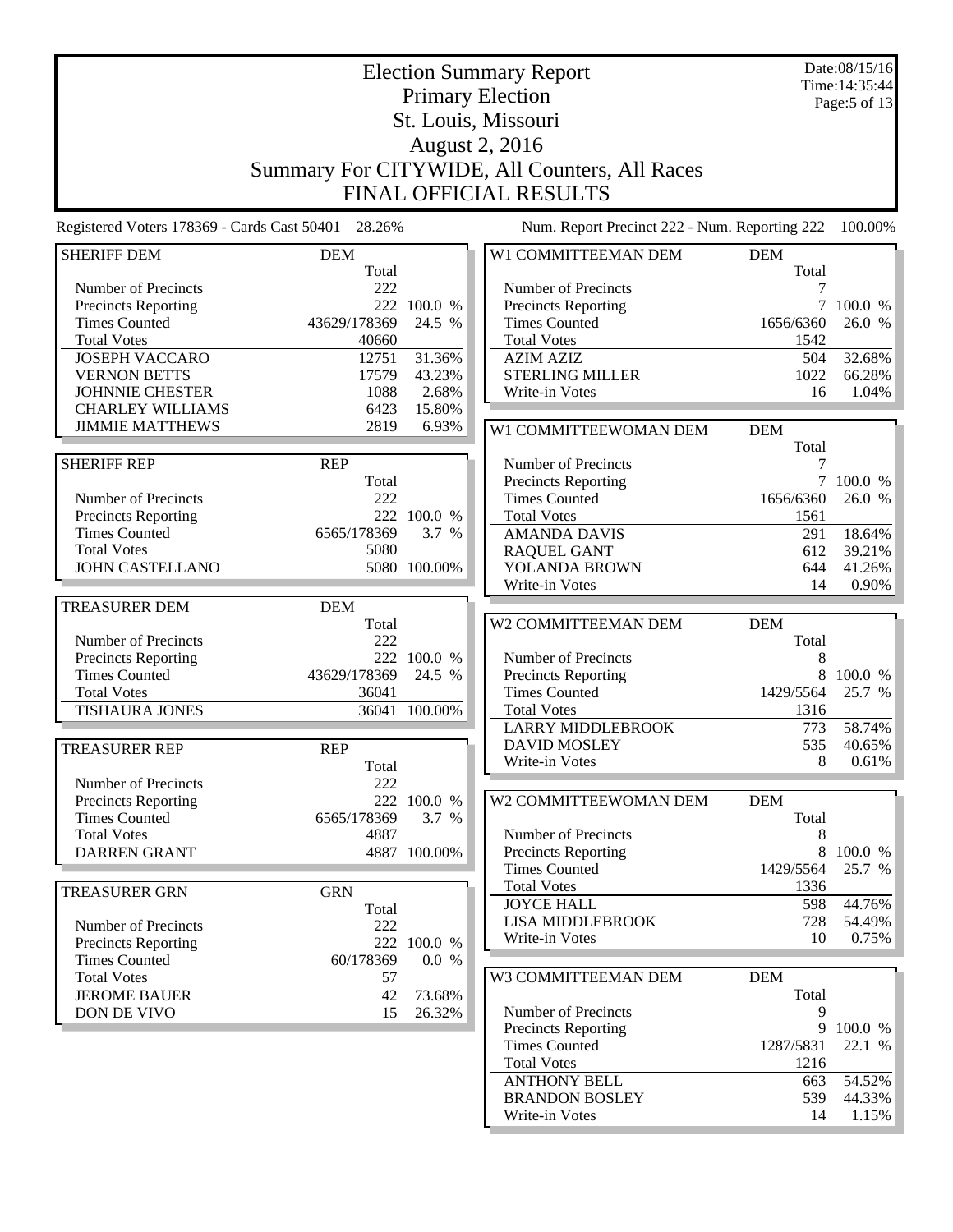|                                                                                                                                                                 |                                                              |                                         | <b>Election Summary Report</b><br><b>Primary Election</b><br>St. Louis, Missouri                                                                         |                                                     | Date:08/15/16<br>Time: 14:35:44<br>Page:6 of 13  |
|-----------------------------------------------------------------------------------------------------------------------------------------------------------------|--------------------------------------------------------------|-----------------------------------------|----------------------------------------------------------------------------------------------------------------------------------------------------------|-----------------------------------------------------|--------------------------------------------------|
|                                                                                                                                                                 |                                                              |                                         | <b>August 2, 2016</b><br>Summary For CITYWIDE, All Counters, All Races<br><b>FINAL OFFICIAL RESULTS</b>                                                  |                                                     |                                                  |
| Registered Voters 178369 - Cards Cast 50401 28.26%                                                                                                              |                                                              |                                         | Num. Report Precinct 222 - Num. Reporting 222                                                                                                            |                                                     | 100.00%                                          |
| W3 COMMITTEEWOMAN DEM                                                                                                                                           | <b>DEM</b><br>Total                                          |                                         | W6 COMMITTEEMAN DEM                                                                                                                                      | <b>DEM</b><br>Total                                 |                                                  |
| Number of Precincts<br>Precincts Reporting<br><b>Times Counted</b><br><b>Total Votes</b><br><b>LUCINDA FRAZIER</b>                                              | 9<br>9<br>1287/5831<br>1187<br>681                           | 100.0 %<br>22.1 %<br>57.37%             | Number of Precincts<br>Precincts Reporting<br><b>Times Counted</b><br><b>Total Votes</b><br><b>MATTHEW SCHMIDT</b>                                       | 9<br>2183/7230<br>1993<br>559                       | 9 100.0 %<br>30.2 %<br>28.05%                    |
| MARGUERITE DILLWORTH<br><b>SHEILA RENDON</b><br>Write-in Votes                                                                                                  | 179<br>315<br>12                                             | 15.08%<br>26.54%<br>1.01%               | <b>MICHAEL BUTLER</b><br>Write-in Votes                                                                                                                  | 1426<br>8                                           | 71.55%<br>0.40%                                  |
| W4 COMMITTEEMAN DEM                                                                                                                                             | <b>DEM</b>                                                   |                                         | W6 COMMITTEEWOMAN DEM                                                                                                                                    | <b>DEM</b><br>Total                                 |                                                  |
| Number of Precincts<br>Precincts Reporting<br><b>Times Counted</b><br><b>Total Votes</b><br><b>LEROY CARTER</b><br>EDWARD MCFOWLAND                             | Total<br>10<br>10<br>1393/6280<br>1291<br>673<br>603<br>15   | 100.0 %<br>22.2 %<br>52.13%<br>46.71%   | Number of Precincts<br>Precincts Reporting<br><b>Times Counted</b><br><b>Total Votes</b><br><b>MARY ENTRUP</b><br><b>ALISON DREITH</b><br>Write-in Votes | 9<br>2183/7230<br>1951<br>1237<br>706<br>8          | 9 100.0 %<br>30.2 %<br>63.40%<br>36.19%<br>0.41% |
| Write-in Votes                                                                                                                                                  |                                                              | 1.16%                                   | W7 COMMITTEEMAN DEM                                                                                                                                      | <b>DEM</b>                                          |                                                  |
| W4 COMMITTEEWOMAN DEM<br>Number of Precincts<br><b>Precincts Reporting</b><br><b>Times Counted</b><br><b>Total Votes</b><br><b>DWIN EVANS</b><br>Write-in Votes | <b>DEM</b><br>Total<br>10<br>1393/6280<br>1148<br>1106<br>42 | 10 100.0 %<br>22.2 %<br>96.34%<br>3.66% | Number of Precincts<br>Precincts Reporting<br><b>Times Counted</b><br><b>Total Votes</b><br><b>MARTY MURRAY</b><br><b>BRIAN WAHBY</b><br>Write-in Votes  | Total<br>6<br>1589/6613<br>1416<br>768<br>632<br>16 | 6 100.0 %<br>24.0 %<br>54.24%<br>44.63%<br>1.13% |
| W5 COMMITTEEMAN DEM                                                                                                                                             | <b>DEM</b><br>Total                                          |                                         | W7 COMMITTEEMAN REP                                                                                                                                      | <b>REP</b><br>Total                                 |                                                  |
| Number of Precincts<br>Precincts Reporting<br><b>Times Counted</b><br><b>Total Votes</b><br><b>RODNEY HUBBARD</b><br><b>RASHEEN ALDRIDGE</b>                    | 8<br>8<br>1351/5630<br>1302<br>676<br>621                    | 100.0 %<br>24.0 %<br>51.92%<br>47.70%   | Number of Precincts<br><b>Precincts Reporting</b><br><b>Times Counted</b><br><b>Total Votes</b><br><b>GARY WIEGERT</b><br>Write-in Votes                 | 6<br>6<br>243/6613<br>182<br>170<br>12              | 100.0 %<br>3.7 %<br>93.41%<br>6.59%              |
| Write-in Votes                                                                                                                                                  | 5                                                            | 0.38%                                   | W7 COMMITTEEWOMAN DEM                                                                                                                                    | <b>DEM</b>                                          |                                                  |
| W5 COMMITTEEWOMAN DEM<br>Number of Precincts<br><b>Precincts Reporting</b><br><b>Times Counted</b><br><b>Total Votes</b>                                        | <b>DEM</b><br>Total<br>8<br>8<br>1351/5630<br>1308           | 100.0 %<br>24.0 %                       | Number of Precincts<br>Precincts Reporting<br><b>Times Counted</b><br><b>Total Votes</b><br><b>MARIE CESELSKI</b>                                        | Total<br>6<br>1589/6613<br>1230                     | 6 100.0 %<br>24.0 %<br>97.24%                    |
| PENNY HUBBARD<br><b>MEGAN BETTS</b><br>Write-in Votes                                                                                                           | 743<br>562<br>3                                              | 56.80%<br>42.97%<br>0.23%               | Write-in Votes                                                                                                                                           | 1196<br>34                                          | 2.76%                                            |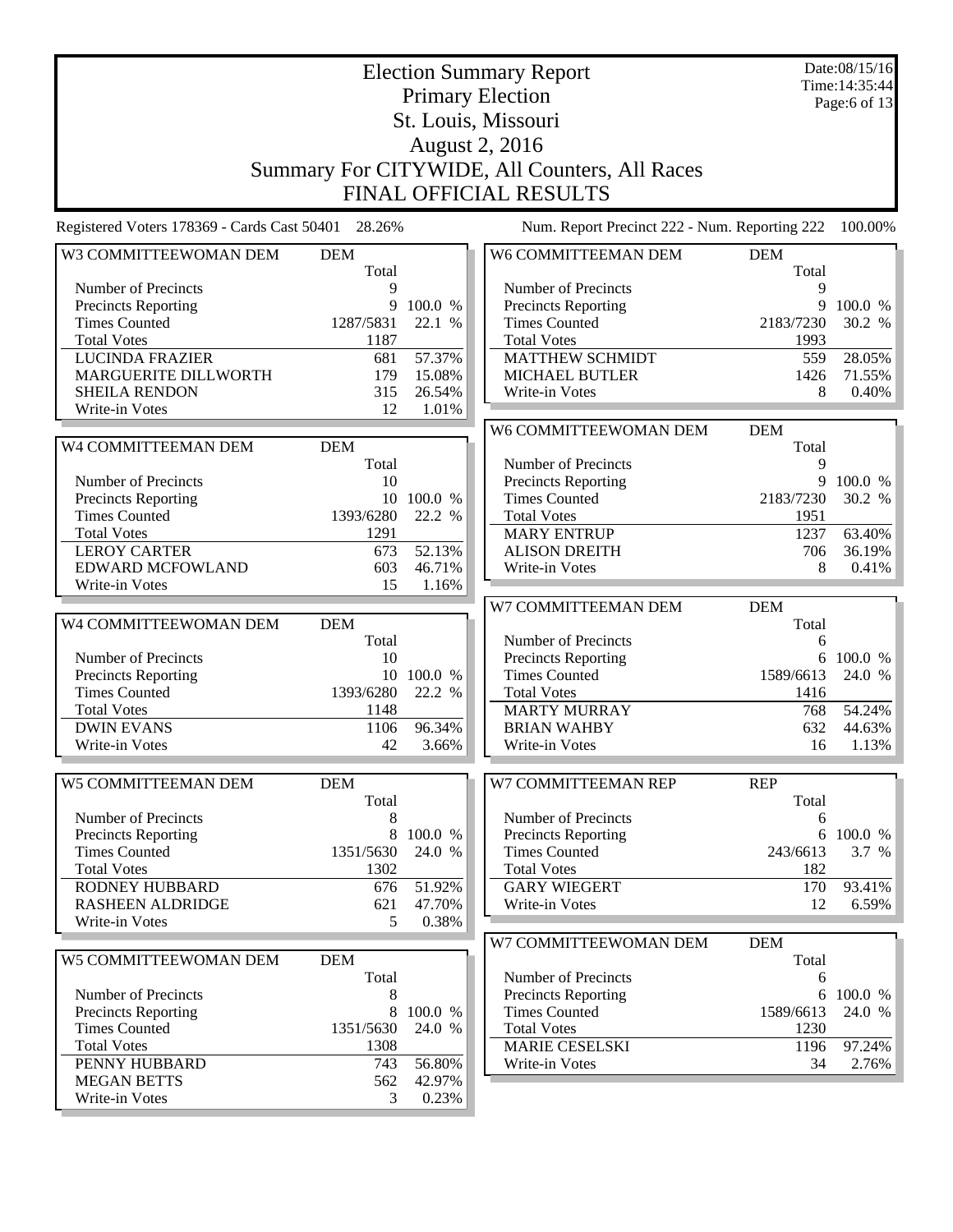|                                                    |                   |                   | <b>Election Summary Report</b><br><b>Primary Election</b><br>St. Louis, Missouri<br><b>August 2, 2016</b><br>Summary For CITYWIDE, All Counters, All Races<br>FINAL OFFICIAL RESULTS |                 | Date:08/15/16<br>Time: 14:35:44<br>Page:7 of 13 |
|----------------------------------------------------|-------------------|-------------------|--------------------------------------------------------------------------------------------------------------------------------------------------------------------------------------|-----------------|-------------------------------------------------|
| Registered Voters 178369 - Cards Cast 50401        | 28.26%            |                   | Num. Report Precinct 222 - Num. Reporting 222                                                                                                                                        |                 | 100.00%                                         |
| W8 COMMITTEEMAN DEM                                | <b>DEM</b>        |                   | W9 COMMITTEEMAN REP                                                                                                                                                                  | <b>REP</b>      |                                                 |
|                                                    | Total             |                   |                                                                                                                                                                                      | Total           |                                                 |
| Number of Precincts                                | 9                 |                   | Number of Precincts                                                                                                                                                                  | 9               |                                                 |
| <b>Precincts Reporting</b>                         | 9                 | 100.0 %           | Precincts Reporting                                                                                                                                                                  |                 | 9 100.0 %                                       |
| <b>Times Counted</b><br><b>Total Votes</b>         | 2496/7645<br>2213 | 32.6 %            | <b>Times Counted</b><br><b>Total Votes</b>                                                                                                                                           | 174/5917<br>137 | 2.9 %                                           |
| <b>TONY ZEBROWSKI</b>                              | 974               | 44.01%            | <b>MARK COMFORT</b>                                                                                                                                                                  | 133             | 97.08%                                          |
| <b>PAUL FEHLER</b>                                 | 1217              | 54.99%            | Write-in Votes                                                                                                                                                                       | 4               | 2.92%                                           |
| Write-in Votes                                     | 22                | 0.99%             |                                                                                                                                                                                      |                 |                                                 |
|                                                    |                   |                   | W9 COMMITTEEWOMAN DEM                                                                                                                                                                | <b>DEM</b>      |                                                 |
| <b>W8 COMMITTEEMAN REP</b>                         | <b>REP</b>        |                   |                                                                                                                                                                                      | Total           |                                                 |
|                                                    | Total             |                   | Number of Precincts                                                                                                                                                                  | 9               |                                                 |
| Number of Precincts                                | 9                 |                   | Precincts Reporting                                                                                                                                                                  |                 | 9 100.0 %                                       |
| <b>Precincts Reporting</b>                         | 9                 | 100.0 %           | <b>Times Counted</b>                                                                                                                                                                 | 1552/5917       | 26.2 %                                          |
| <b>Times Counted</b><br><b>Total Votes</b>         | 253/7645<br>183   | 3.3 %             | <b>Total Votes</b><br>PAT ORTMANN                                                                                                                                                    | 1484<br>616     | 41.51%                                          |
| MICHAEL CHANCE                                     | 176               | 96.17%            | <b>SARA JOHNSON</b>                                                                                                                                                                  | 863             | 58.15%                                          |
| Write-in Votes                                     | 7                 | 3.83%             | Write-in Votes                                                                                                                                                                       | 5               | 0.34%                                           |
|                                                    |                   |                   |                                                                                                                                                                                      |                 |                                                 |
| W8 COMMITTEEMAN GRN                                | <b>GRN</b>        |                   | W10 COMMITTEEMAN DEM                                                                                                                                                                 | <b>DEM</b>      |                                                 |
|                                                    | Total             |                   |                                                                                                                                                                                      | Total           |                                                 |
| Number of Precincts                                | 9<br>9            | 100.0 %           | Number of Precincts                                                                                                                                                                  | 9               | 9 100.0 %                                       |
| <b>Precincts Reporting</b><br><b>Times Counted</b> | 3/7645            | 0.0 %             | Precincts Reporting<br><b>Times Counted</b>                                                                                                                                          | 1488/6612       | 22.5 %                                          |
| <b>Total Votes</b>                                 | 3                 |                   | <b>Total Votes</b>                                                                                                                                                                   | 1278            |                                                 |
| <b>JOSEPH CIVETTINI</b>                            | 3                 | 100.00%           | <b>ROB STELZER</b>                                                                                                                                                                   | 671             | 52.50%                                          |
| Write-in Votes                                     | $\overline{0}$    | 0.00%             | <b>MAX CASSILLY</b>                                                                                                                                                                  | 591             | 46.24%                                          |
|                                                    |                   |                   | Write-in Votes                                                                                                                                                                       | 16              | 1.25%                                           |
| W8 COMMITTEEWOMAN DEM                              | <b>DEM</b>        |                   |                                                                                                                                                                                      |                 |                                                 |
|                                                    | Total             |                   | W10 COMMITTEEWOMAN DEM                                                                                                                                                               | <b>DEM</b>      |                                                 |
| Number of Precincts                                | 9                 |                   |                                                                                                                                                                                      | Total           |                                                 |
| <b>Precincts Reporting</b>                         | 9                 | 100.0 %           | Number of Precincts                                                                                                                                                                  | 9               |                                                 |
| <b>Times Counted</b><br><b>Total Votes</b>         | 2496/7645<br>2280 | 32.6 %            | Precincts Reporting<br><b>Times Counted</b>                                                                                                                                          | 1488/6612       | 9 100.0 %<br>22.5 %                             |
| <b>ANNIE RICE</b>                                  | 1432              | 62.81%            | <b>Total Votes</b>                                                                                                                                                                   | 1244            |                                                 |
| <b>NORAH RYAN</b>                                  | 834               | 36.58%            | <b>MICHELE KLUPE</b>                                                                                                                                                                 | 686             | 55.14%                                          |
| Write-in Votes                                     | 14                | 0.61%             | <b>LAURA HLADKY</b>                                                                                                                                                                  | 545             | 43.81%                                          |
|                                                    |                   |                   | Write-in Votes                                                                                                                                                                       | 13              | 1.05%                                           |
| W9 COMMITTEEMAN DEM                                | <b>DEM</b>        |                   |                                                                                                                                                                                      |                 |                                                 |
|                                                    | Total             |                   | W10 COMMITTEEWOMAN REP                                                                                                                                                               | <b>REP</b>      |                                                 |
| Number of Precincts                                | 9                 |                   |                                                                                                                                                                                      | Total           |                                                 |
| Precincts Reporting<br><b>Times Counted</b>        | 9<br>1552/5917    | 100.0 %<br>26.2 % | Number of Precincts                                                                                                                                                                  | 9<br>9          | 100.0 %                                         |
| <b>Total Votes</b>                                 | 1349              |                   | Precincts Reporting<br><b>Times Counted</b>                                                                                                                                          | 384/6612        | 5.8 %                                           |
| <b>BRYAN WALSH</b>                                 | 1317              | 97.63%            | <b>Total Votes</b>                                                                                                                                                                   | 285             |                                                 |
| Write-in Votes                                     | 32                | 2.37%             | <b>KRISTINA CYR</b>                                                                                                                                                                  | 272             | 95.44%                                          |
|                                                    |                   |                   | Write-in Votes                                                                                                                                                                       | 13              | 4.56%                                           |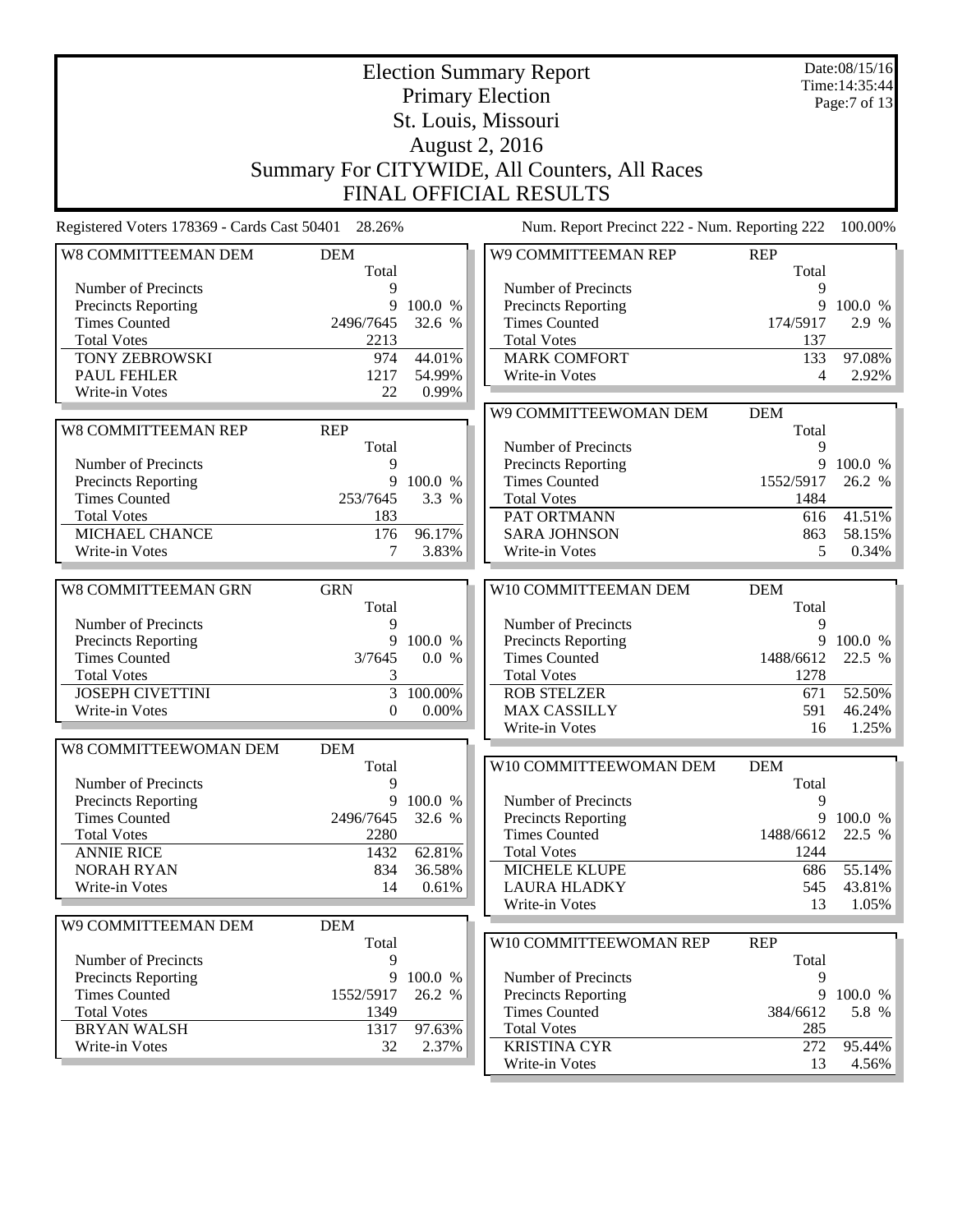|                                             |            |           | <b>Election Summary Report</b>                |            | Date:08/15/16   |
|---------------------------------------------|------------|-----------|-----------------------------------------------|------------|-----------------|
|                                             |            |           |                                               |            | Time: 14:35:44  |
|                                             |            |           | <b>Primary Election</b>                       |            | Page: 8 of $13$ |
|                                             |            |           | St. Louis, Missouri                           |            |                 |
|                                             |            |           | <b>August 2, 2016</b>                         |            |                 |
|                                             |            |           |                                               |            |                 |
|                                             |            |           | Summary For CITYWIDE, All Counters, All Races |            |                 |
|                                             |            |           | <b>FINAL OFFICIAL RESULTS</b>                 |            |                 |
| Registered Voters 178369 - Cards Cast 50401 | 28.26%     |           | Num. Report Precinct 222 - Num. Reporting 222 |            | 100.00%         |
| W11 COMMITTEEMAN DEM                        | <b>DEM</b> |           | W13 COMMITTEEMAN REP                          | <b>REP</b> |                 |
|                                             | Total      |           |                                               | Total      |                 |
| Number of Precincts                         | 6          |           | Number of Precincts                           | 6          |                 |
| <b>Precincts Reporting</b>                  | 6          | 100.0 %   | <b>Precincts Reporting</b>                    | 6          | 100.0 %         |
| <b>Times Counted</b>                        | 1187/5753  | 20.6 %    | <b>Times Counted</b>                          | 398/6659   | 6.0 %           |
| <b>Total Votes</b>                          | 1087       |           | <b>Total Votes</b>                            | 285        |                 |
| <b>ADAM KUSTRA</b>                          | 394        | 36.25%    | <b>FRANK HOGREBE</b>                          | 276        | 96.84%          |
| <b>JACOB HUMMEL</b>                         | 684        | 62.93%    | Write-in Votes                                | 9          | 3.16%           |
| Write-in Votes                              | 9          | 0.83%     |                                               |            |                 |
|                                             |            |           | W13 COMMITTEEWOMAN DEM                        | <b>DEM</b> |                 |
| W11 COMMITTEEWOMAN DEM                      | <b>DEM</b> |           |                                               | Total      |                 |
|                                             | Total      |           | Number of Precincts                           | 6          |                 |
| Number of Precincts                         | 6          |           | Precincts Reporting                           | 6          | 100.0 %         |
| <b>Precincts Reporting</b>                  |            | 6 100.0 % | <b>Times Counted</b>                          | 1420/6659  | 21.3 %          |
| <b>Times Counted</b>                        | 1187/5753  | 20.6 %    | <b>Total Votes</b>                            | 1114       |                 |
| <b>Total Votes</b>                          | 1027       |           | <b>LISA BERTKE</b>                            | 1094       | 98.20%          |
| <b>KATHY GAMACHE</b>                        | 1010       | 98.34%    | Write-in Votes                                | 20         | 1.80%           |
| Write-in Votes                              | 17         | 1.66%     |                                               |            |                 |
|                                             |            |           | W14 COMMITTEEMAN DEM                          | <b>DEM</b> |                 |
| W12 COMMITTEEMAN DEM                        | <b>DEM</b> |           |                                               | Total      |                 |
|                                             | Total      |           | Number of Precincts                           | 9          |                 |
| Number of Precincts                         | 8          |           | <b>Precincts Reporting</b>                    | 9          | 100.0 %         |
| <b>Precincts Reporting</b>                  | 8          | 100.0 %   | <b>Times Counted</b>                          | 1235/5826  | 21.2 %          |
| <b>Times Counted</b>                        | 1529/7403  | 20.7 %    | <b>Total Votes</b>                            | 1010       |                 |
| <b>Total Votes</b>                          | 1367       |           | <b>HARRY KENNEDY</b>                          | 984        | 97.43%          |
| <b>GREGORY DALY</b>                         | 1346       | 98.46%    | Write-in Votes                                | 26         | 2.57%           |
| Write-in Votes                              | 21         | 1.54%     |                                               |            |                 |
|                                             |            |           | W14 COMMITTEEWOMAN DEM                        | <b>DEM</b> |                 |
| W12 COMMITTEEWOMAN DEM                      | <b>DEM</b> |           |                                               | Total      |                 |
|                                             | Total      |           | Number of Precincts                           | 9          |                 |
| Number of Precincts                         | 8          |           | <b>Precincts Reporting</b>                    | 9          | 100.0 %         |
| <b>Precincts Reporting</b>                  | 8          | 100.0 %   | <b>Times Counted</b>                          | 1235/5826  | 21.2 %          |
| <b>Times Counted</b>                        | 1529/7403  | 20.7 %    | <b>Total Votes</b>                            | 1086       |                 |
| <b>Total Votes</b>                          | 1261       |           | <b>MADELINE BUTHOD</b>                        | 546        | 50.28%          |
| <b>GERRE KRAEMER</b>                        | 1238       | 98.18%    | <b>LAURA OWENS</b>                            | 534        | 49.17%          |
| Write-in Votes                              | 23         | 1.82%     | Write-in Votes                                | 6          | $0.55\%$        |
|                                             |            |           |                                               |            |                 |
| W13 COMMITTEEMAN DEM                        | <b>DEM</b> |           | W15 COMMITTEEMAN DEM                          | <b>DEM</b> |                 |
|                                             | Total      |           |                                               | Total      |                 |
| Number of Precincts                         |            |           | Number of Precincts                           | 7          |                 |
| Precincts Reporting                         | 6          | 6 100.0 % |                                               |            | 7100.0%         |
| <b>Times Counted</b>                        | 1420/6659  | 21.3 %    | Precincts Reporting<br><b>Times Counted</b>   | 1987/6730  | 29.5 %          |
| <b>Total Votes</b>                          | 1112       |           | <b>Total Votes</b>                            |            |                 |
|                                             |            |           | <b>TOD MARTIN</b>                             | 1597       |                 |
| MICHAEL DAUPHIN                             | 1086       | 97.66%    |                                               | 1569       | 98.25%          |
| Write-in Votes                              | 26         | 2.34%     | Write-in Votes                                | 28         | 1.75%           |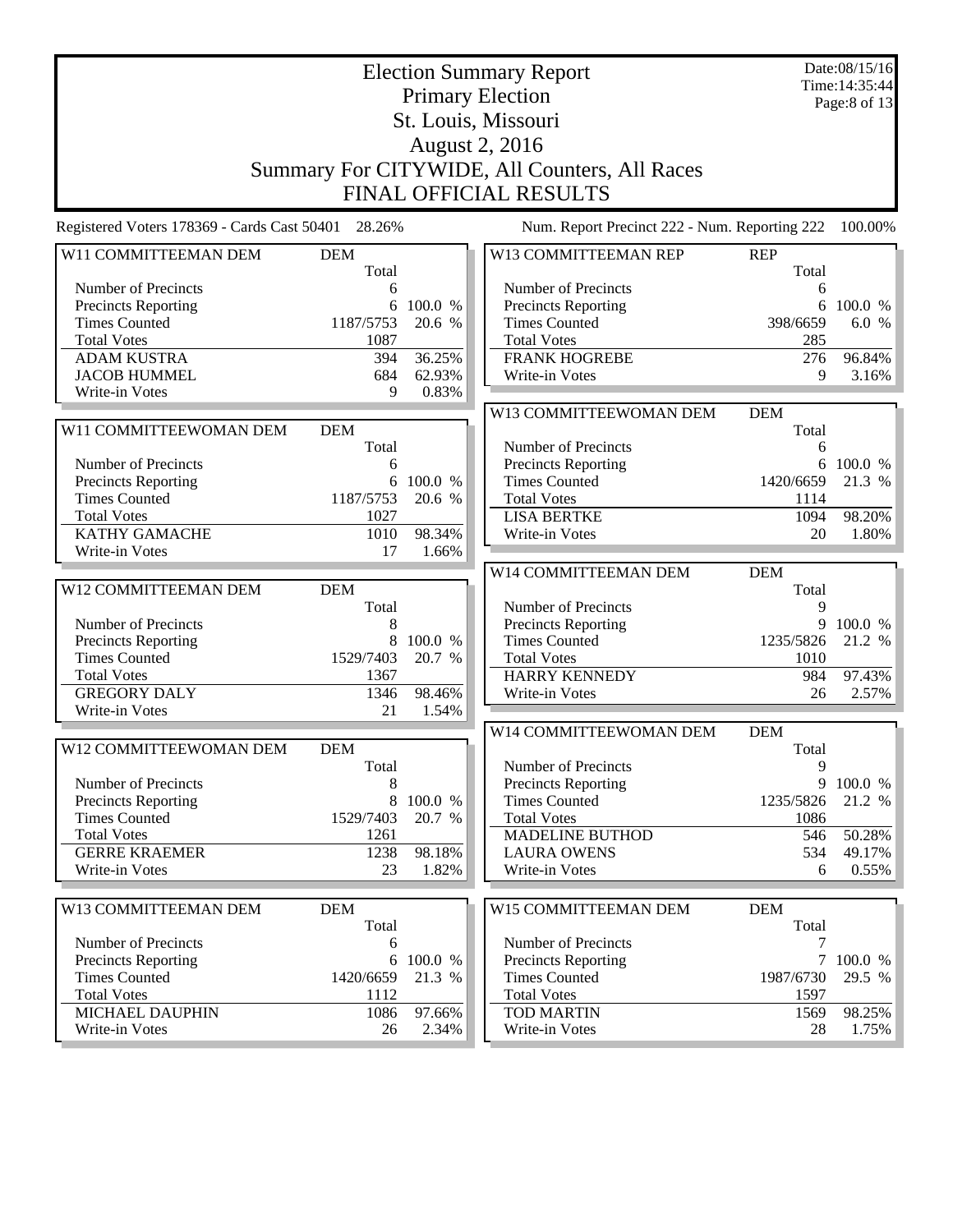|                                                    |                     |                   | <b>Election Summary Report</b><br><b>Primary Election</b> |                     | Date:08/15/16<br>Time: 14:35:44<br>Page: $9$ of 13 |
|----------------------------------------------------|---------------------|-------------------|-----------------------------------------------------------|---------------------|----------------------------------------------------|
|                                                    |                     |                   | St. Louis, Missouri                                       |                     |                                                    |
|                                                    |                     |                   | <b>August 2, 2016</b>                                     |                     |                                                    |
|                                                    |                     |                   |                                                           |                     |                                                    |
|                                                    |                     |                   | Summary For CITYWIDE, All Counters, All Races             |                     |                                                    |
|                                                    |                     |                   | <b>FINAL OFFICIAL RESULTS</b>                             |                     |                                                    |
| Registered Voters 178369 - Cards Cast 50401 28.26% |                     |                   | Num. Report Precinct 222 - Num. Reporting 222             |                     | 100.00%                                            |
| W15 COMMITTEEWOMAN DEM                             | <b>DEM</b><br>Total |                   | W17 COMMITTEEMAN DEM                                      | <b>DEM</b><br>Total |                                                    |
| Number of Precincts                                | 7                   |                   | Number of Precincts                                       | 8                   |                                                    |
| Precincts Reporting                                | 7                   | 100.0 %           | Precincts Reporting                                       | 8                   | 100.0 %                                            |
| <b>Times Counted</b>                               | 1987/6730           | 29.5 %            | <b>Times Counted</b>                                      | 1508/6194           | 24.3 %                                             |
| <b>Total Votes</b>                                 | 1614                |                   | <b>Total Votes</b>                                        | 1159                |                                                    |
| <b>TORREY PARK</b>                                 | 1582                | 98.02%            | ROBERT HILGEMANN                                          | 1121                | 96.72%                                             |
| Write-in Votes                                     | 32                  | 1.98%             | Write-in Votes                                            | 38                  | 3.28%                                              |
|                                                    |                     |                   |                                                           |                     |                                                    |
| W16 COMMITTEEMAN DEM                               | <b>DEM</b>          |                   | W17 COMMITTEEWOMAN DEM                                    | <b>DEM</b>          |                                                    |
|                                                    | Total               |                   |                                                           | Total               |                                                    |
| Number of Precincts                                | 8                   |                   | Number of Precincts                                       | 8                   |                                                    |
| <b>Precincts Reporting</b>                         | 8                   | 100.0 %           | Precincts Reporting                                       | 8                   | 100.0 %                                            |
| <b>Times Counted</b>                               | 2034/7960           | 25.6 %            | <b>Times Counted</b>                                      | 1508/6194           | 24.3 %                                             |
| <b>Total Votes</b>                                 | 1601                |                   | <b>Total Votes</b>                                        | 1196                |                                                    |
| THOMAS HAYES                                       | 1550                | 96.81%            | <b>VALERIE PETTY</b>                                      | 1170                | 97.83%                                             |
| Write-in Votes                                     | 51                  | 3.19%             | Write-in Votes                                            | 26                  | 2.17%                                              |
|                                                    |                     |                   |                                                           |                     |                                                    |
| W16 COMMITTEEMAN REP                               | <b>REP</b>          |                   | W18 COMMITTEEMAN DEM                                      | <b>DEM</b>          |                                                    |
|                                                    | Total               |                   |                                                           | Total               |                                                    |
| Number of Precincts                                | 8                   |                   | Number of Precincts                                       | 6                   |                                                    |
| <b>Precincts Reporting</b><br><b>Times Counted</b> | 8<br>987/7960       | 100.0 %<br>12.4 % | Precincts Reporting<br><b>Times Counted</b>               | 6<br>1335/5173      | 100.0 %<br>25.8 %                                  |
| <b>Total Votes</b>                                 | 767                 |                   | <b>Total Votes</b>                                        | 1207                |                                                    |
| <b>JOE HODES</b>                                   | 745                 | 97.13%            | <b>JESSE TODD</b>                                         | 1181                | 97.85%                                             |
| Write-in Votes                                     | 22                  | 2.87%             | Write-in Votes                                            | 26                  | 2.15%                                              |
|                                                    |                     |                   |                                                           |                     |                                                    |
| W16 COMMITTEEWOMAN DEM                             | <b>DEM</b>          |                   | <b>W18 COMMITTEEMAN REP</b>                               | <b>REP</b>          |                                                    |
| Number of Precincts                                | Total<br>8          |                   | Number of Precincts                                       | Total<br>6          |                                                    |
| Precincts Reporting                                | 8                   | 100.0 %           | <b>Precincts Reporting</b>                                |                     | 6 100.0 %                                          |
| <b>Times Counted</b>                               | 2034/7960           | 25.6 %            | <b>Times Counted</b>                                      | 47/5173             | 0.9 %                                              |
| <b>Total Votes</b>                                 | 1602                |                   | <b>Total Votes</b>                                        | 35                  |                                                    |
| <b>LOUISE TONKOVICH</b>                            | 1564                | 97.63%            | <b>CHARLES GRUMBACH</b>                                   | 33                  | 94.29%                                             |
| Write-in Votes                                     | 38                  | 2.37%             | Write-in Votes                                            | 2                   | 5.71%                                              |
|                                                    |                     |                   |                                                           |                     |                                                    |
| W16 COMMITTEEWOMAN REP                             | <b>REP</b><br>Total |                   | W18 COMMITTEEWOMAN DEM                                    | <b>DEM</b><br>Total |                                                    |
| Number of Precincts                                | 8                   |                   | Number of Precincts                                       | 6                   |                                                    |
| <b>Precincts Reporting</b>                         | 8                   | 100.0 %           | <b>Precincts Reporting</b>                                | 6                   | 100.0 %                                            |
| <b>Times Counted</b>                               | 987/7960            | 12.4 %            | <b>Times Counted</b>                                      | 1335/5173           | 25.8 %                                             |
| <b>Total Votes</b>                                 | 716                 |                   | <b>Total Votes</b>                                        | 1196                |                                                    |
| <b>LYNN MUENCH</b>                                 | 702                 | 98.04%            | <b>ELLEN TODD</b>                                         | 1174                | 98.16%                                             |
| Write-in Votes                                     | 14                  | 1.96%             | Write-in Votes                                            | 22                  | 1.84%                                              |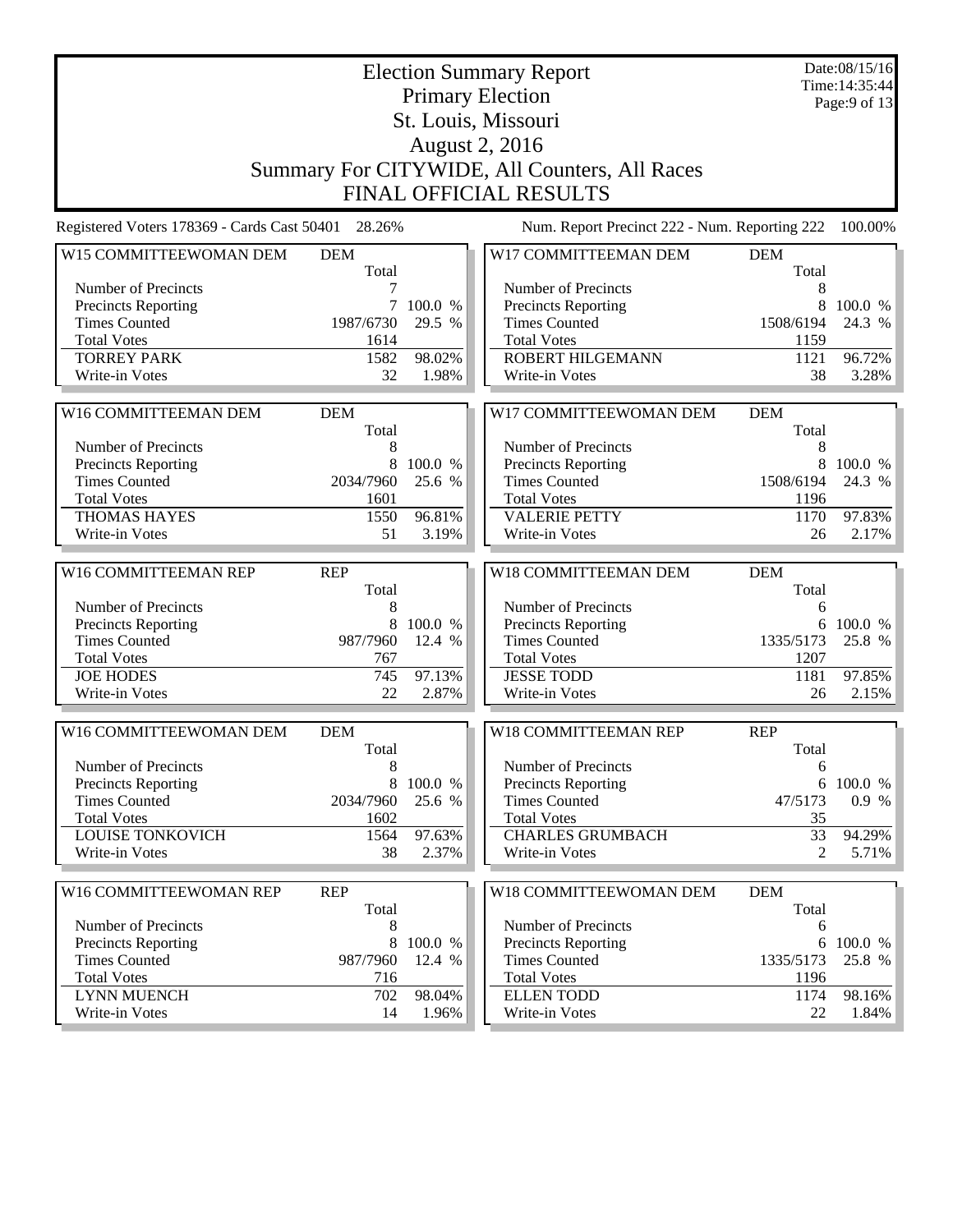|                                                    |                     |                     | <b>Election Summary Report</b><br><b>Primary Election</b> |                     | Date:08/15/16<br>Time: 14:35:44<br>Page: 10 of 13 |
|----------------------------------------------------|---------------------|---------------------|-----------------------------------------------------------|---------------------|---------------------------------------------------|
|                                                    |                     |                     | St. Louis, Missouri                                       |                     |                                                   |
|                                                    |                     |                     | <b>August 2, 2016</b>                                     |                     |                                                   |
|                                                    |                     |                     | Summary For CITYWIDE, All Counters, All Races             |                     |                                                   |
|                                                    |                     |                     | FINAL OFFICIAL RESULTS                                    |                     |                                                   |
| Registered Voters 178369 - Cards Cast 50401 28.26% |                     |                     | Num. Report Precinct 222 - Num. Reporting 222             |                     | 100.00%                                           |
| W19 COMMITTEEMAN DEM                               | <b>DEM</b><br>Total |                     | W20 COMMITTEEWOMAN DEM                                    | <b>DEM</b><br>Total |                                                   |
| Number of Precincts                                | 9                   |                     | Number of Precincts                                       | 7                   |                                                   |
| <b>Precincts Reporting</b>                         | 9                   | 100.0 %             | Precincts Reporting                                       | 7                   | 100.0 %                                           |
| <b>Times Counted</b>                               | 1162/4778           | 24.3 %              | <b>Times Counted</b>                                      | 1084/5054           | 21.4 %                                            |
| <b>Total Votes</b>                                 | 922                 |                     | <b>Total Votes</b>                                        | 1043                |                                                   |
| <b>CLINT HARRIS</b>                                | 533                 | 57.81%              | <b>KEMATA MCCLINE</b>                                     | 503                 | 48.23%                                            |
| <b>RICHARD WILSON</b><br>Write-in Votes            | 375<br>14           | 40.67%<br>1.52%     | WENDY CAMPBELL<br>Write-in Votes                          | 532<br>8            | 51.01%<br>0.77%                                   |
|                                                    |                     |                     |                                                           |                     |                                                   |
| W19 COMMITTEEWOMAN DEM                             | <b>DEM</b>          |                     | W20 COMMITTEEWOMAN GRN                                    | <b>GRN</b>          |                                                   |
|                                                    | Total               |                     |                                                           | Total               |                                                   |
| Number of Precincts                                | 9                   |                     | Number of Precincts                                       | 7                   |                                                   |
| <b>Precincts Reporting</b>                         | 9                   | 100.0 %             | Precincts Reporting                                       | 7                   | 100.0 %                                           |
| <b>Times Counted</b><br><b>Total Votes</b>         | 1162/4778<br>933    | 24.3 %              | <b>Times Counted</b><br><b>Total Votes</b>                | 2/5054<br>1         | 0.0 %                                             |
| <b>QUEEN BYRD</b>                                  | 913                 | 97.86%              | <b>VICKIE INGRAM</b>                                      | 1                   | 100.00%                                           |
| Write-in Votes                                     | 20                  | 2.14%               | Write-in Votes                                            | $\mathbf{0}$        | $0.00\%$                                          |
|                                                    |                     |                     |                                                           |                     |                                                   |
| W20 COMMITTEEMAN DEM                               | <b>DEM</b>          |                     | W21 COMMITTEEMAN DEM                                      | <b>DEM</b>          |                                                   |
|                                                    | Total               |                     |                                                           | Total               |                                                   |
| Number of Precincts                                | 7                   |                     | Number of Precincts                                       | 9<br>9              |                                                   |
| Precincts Reporting<br><b>Times Counted</b>        | 1084/5054           | 7 100.0 %<br>21.4 % | Precincts Reporting<br><b>Times Counted</b>               | 1790/6730           | 100.0 %<br>26.6 %                                 |
| <b>Total Votes</b>                                 | 1031                |                     | <b>Total Votes</b>                                        | 1656                |                                                   |
| <b>GLENN BURLEIGH</b>                              | 466                 | 45.20%              | ABDUL-KABA ABDULLAH                                       | 798                 | 48.19%                                            |
| <b>DALE SWEET</b>                                  | 557                 | 54.03%              | <b>JAMES KEYS</b>                                         | 846                 | 51.09%                                            |
| Write-in Votes                                     | 8                   | 0.78%               | Write-in Votes                                            | 12                  | 0.72%                                             |
|                                                    |                     |                     |                                                           |                     |                                                   |
| W20 COMMITTEEMAN REP                               | <b>REP</b>          |                     | W21 COMMITTEEWOMAN DEM                                    | <b>DEM</b>          |                                                   |
| Number of Precincts                                | Total<br>7          |                     | Number of Precincts                                       | Total<br>9          |                                                   |
| <b>Precincts Reporting</b>                         | $\tau$              | 100.0 %             | <b>Precincts Reporting</b>                                | 9                   | 100.0 %                                           |
| <b>Times Counted</b>                               | 80/5054             | 1.6 %               | <b>Times Counted</b>                                      | 1790/6730           | 26.6 %                                            |
| <b>Total Votes</b>                                 | 64                  |                     | <b>Total Votes</b>                                        | 1574                |                                                   |
| <b>ERIK SHELQUIST</b>                              | 56                  | 87.50%              | <b>LAURA KEYS</b>                                         | 1555                | 98.79%                                            |
| Write-in Votes                                     | 8                   | 12.50%              | Write-in Votes                                            | 19                  | 1.21%                                             |
|                                                    |                     |                     |                                                           |                     |                                                   |
| W20 COMMITTEEMAN GRN                               | <b>GRN</b><br>Total |                     | W22 COMMITTEEMAN DEM                                      | <b>DEM</b><br>Total |                                                   |
| Number of Precincts                                | 7                   |                     | Number of Precincts                                       | 8                   |                                                   |
| <b>Precincts Reporting</b>                         | 7                   | 100.0 %             | Precincts Reporting                                       | 8                   | 100.0 %                                           |
| <b>Times Counted</b>                               | 2/5054              | 0.0 %               | <b>Times Counted</b>                                      | 1260/5784           | 21.8 %                                            |
| <b>Total Votes</b>                                 | 1                   |                     | <b>Total Votes</b>                                        | 1100                |                                                   |
| <b>JAMES MCNEELY</b>                               |                     | 1 100.00%           | <b>ANDRE WILLIAMS</b>                                     | 1082                | 98.36%                                            |
| Write-in Votes                                     | $\overline{0}$      | $0.00\%$            | Write-in Votes                                            | 18                  | $1.64\%$                                          |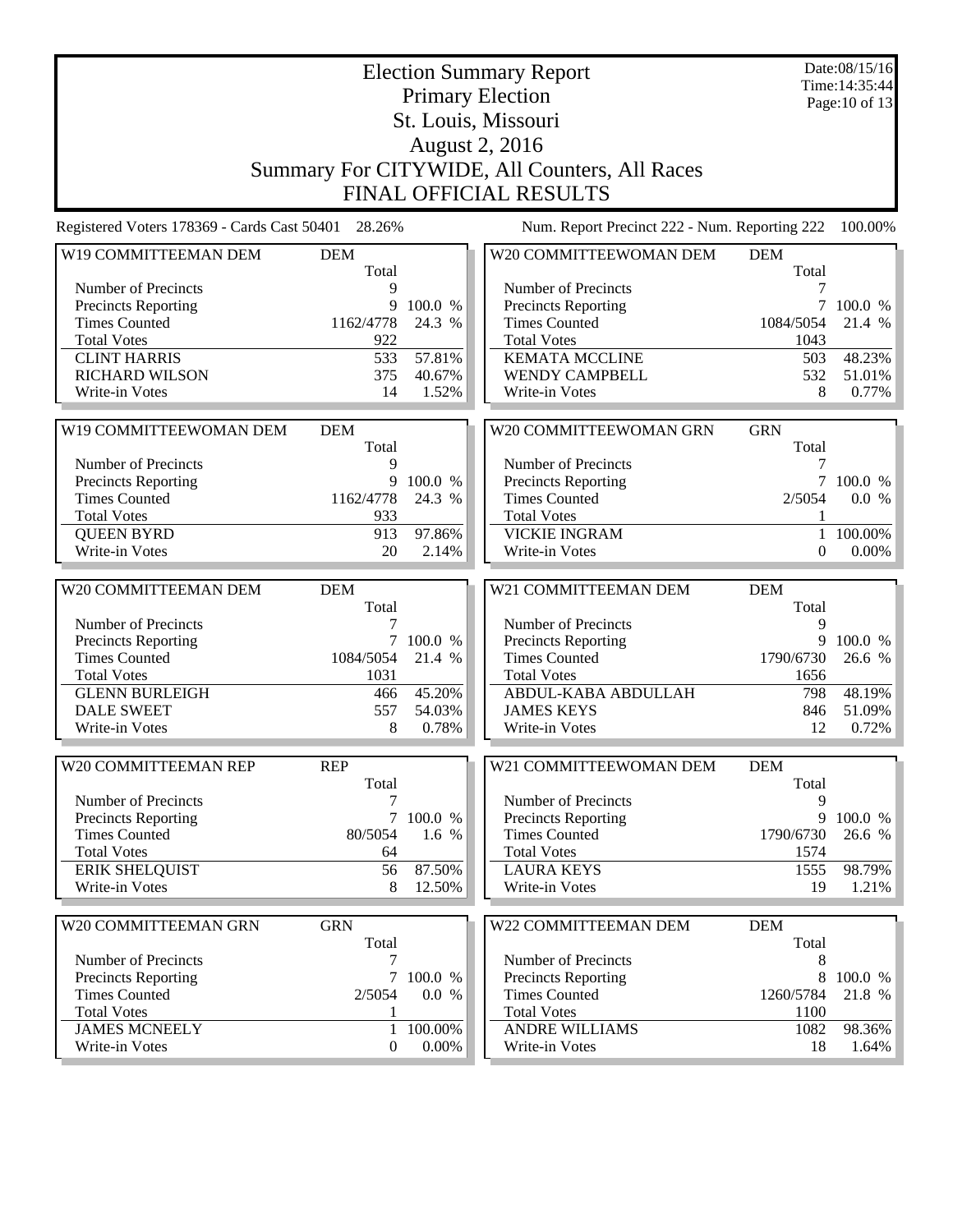|                                                    |                     |                  | <b>Election Summary Report</b><br><b>Primary Election</b> |                     | Date:08/15/16<br>Time: 14:35:44 |
|----------------------------------------------------|---------------------|------------------|-----------------------------------------------------------|---------------------|---------------------------------|
|                                                    |                     |                  | St. Louis, Missouri                                       |                     | Page:11 of 13                   |
|                                                    |                     |                  | <b>August 2, 2016</b>                                     |                     |                                 |
|                                                    |                     |                  |                                                           |                     |                                 |
|                                                    |                     |                  | Summary For CITYWIDE, All Counters, All Races             |                     |                                 |
|                                                    |                     |                  | <b>FINAL OFFICIAL RESULTS</b>                             |                     |                                 |
| Registered Voters 178369 - Cards Cast 50401 28.26% |                     |                  | Num. Report Precinct 222 - Num. Reporting 222             |                     | 100.00%                         |
| W22 COMMITTEEMAN GRN                               | <b>GRN</b><br>Total |                  | W24 COMMITTEEMAN DEM                                      | <b>DEM</b><br>Total |                                 |
| Number of Precincts                                | 8                   |                  | Number of Precincts                                       | 8                   |                                 |
| Precincts Reporting                                | 8                   | 100.0 %          | Precincts Reporting                                       | 8                   | 100.0 %                         |
| <b>Times Counted</b>                               | 1/5784              | 0.0 %            | <b>Times Counted</b>                                      | 1342/7049           | 19.0 %                          |
| <b>Total Votes</b>                                 |                     |                  | <b>Total Votes</b>                                        | 1064                |                                 |
| DON DE VIVO                                        | 1                   | 100.00%          | <b>ANTHONY BRESCIA</b>                                    | 1038                | 97.56%                          |
| Write-in Votes                                     | $\mathbf{0}$        | 0.00%            | Write-in Votes                                            | 26                  | 2.44%                           |
|                                                    |                     |                  |                                                           |                     |                                 |
| W22 COMMITTEEWOMAN DEM                             | <b>DEM</b><br>Total |                  | W24 COMMITTEEMAN GRN                                      | <b>GRN</b><br>Total |                                 |
| Number of Precincts                                | 8                   |                  | Number of Precincts                                       | 8                   |                                 |
| <b>Precincts Reporting</b>                         | 8                   | 100.0 %          | Precincts Reporting                                       | 8                   | 100.0 %                         |
| <b>Times Counted</b>                               | 1260/5784           | 21.8 %           | <b>Times Counted</b>                                      | 5/7049              | 0.1 %                           |
| <b>Total Votes</b>                                 | 1164                |                  | <b>Total Votes</b>                                        | 5                   |                                 |
| <b>NORMA WALKER</b>                                | 912                 | 78.35%           | <b>HENRY ROBERTSON</b>                                    | 5                   | 100.00%                         |
| <b>ANNIE COOPER</b>                                | 245                 | 21.05%           | Write-in Votes                                            | $\boldsymbol{0}$    | $0.00\%$                        |
| Write-in Votes                                     | 7                   | 0.60%            |                                                           |                     |                                 |
|                                                    |                     |                  | W24 COMMITTEEWOMAN DEM                                    | <b>DEM</b>          |                                 |
| W23 COMMITTEEMAN DEM                               | <b>DEM</b>          |                  |                                                           | Total               |                                 |
|                                                    | Total               |                  | Number of Precincts                                       | 8<br>8              |                                 |
| Number of Precincts<br>Precincts Reporting         | 9<br>9              | 100.0 %          | Precincts Reporting<br><b>Times Counted</b>               | 1342/7049           | 100.0 %<br>19.0 %               |
| <b>Times Counted</b>                               | 1933/8070           | 24.0 %           | <b>Total Votes</b>                                        | 1053                |                                 |
| <b>Total Votes</b>                                 | 1552                |                  | <b>TERI POWERS</b>                                        | 1026                | 97.44%                          |
| <b>JOHN CARPENTER</b>                              | 1506                | 97.04%           | Write-in Votes                                            | 27                  | 2.56%                           |
| Write-in Votes                                     | 46                  | 2.96%            |                                                           |                     |                                 |
|                                                    |                     |                  | W24 COMMITTEEWOMAN REP                                    | <b>REP</b>          |                                 |
| W23 COMMITTEEMAN REP                               | <b>REP</b>          |                  |                                                           | Total               |                                 |
|                                                    | Total               |                  | Number of Precincts                                       | 8                   |                                 |
| Number of Precincts                                | 9                   |                  | Precincts Reporting<br><b>Times Counted</b>               | 8                   | 100.0 %                         |
| <b>Precincts Reporting</b><br><b>Times Counted</b> | 9<br>774/8070       | 100.0 %<br>9.6 % | <b>Total Votes</b>                                        | 526/7049<br>368     | 7.5 %                           |
| <b>Total Votes</b>                                 | 558                 |                  | <b>ANNIE DAUB</b>                                         | 357                 | 97.01%                          |
| <b>ROBERT CRUMP</b>                                | 542                 | 97.13%           | Write-in Votes                                            | 11                  | 2.99%                           |
| Write-in Votes                                     | 16                  | 2.87%            |                                                           |                     |                                 |
|                                                    |                     |                  | W25 COMMITTEEMAN DEM                                      | <b>DEM</b>          |                                 |
| W23 COMMITTEEWOMAN DEM                             | <b>DEM</b>          |                  |                                                           | Total               |                                 |
|                                                    | Total               |                  | Number of Precincts                                       | 6                   |                                 |
| Number of Precincts                                | 9                   |                  | <b>Precincts Reporting</b>                                | 6                   | 100.0 %                         |
| Precincts Reporting                                | 9                   | 100.0 %          | <b>Times Counted</b>                                      | 878/5191            | 16.9 %                          |
| <b>Times Counted</b>                               | 1933/8070           | 24.0 %           | <b>Total Votes</b>                                        | 756                 |                                 |
| <b>Total Votes</b><br><b>PATTY BROWN</b>           | 1556<br>1525        |                  | <b>GREGORY BROWN</b>                                      | 733                 | 96.96%                          |
| Write-in Votes                                     | 31                  | 98.01%<br>1.99%  | Write-in Votes                                            | 23                  | 3.04%                           |
|                                                    |                     |                  |                                                           |                     |                                 |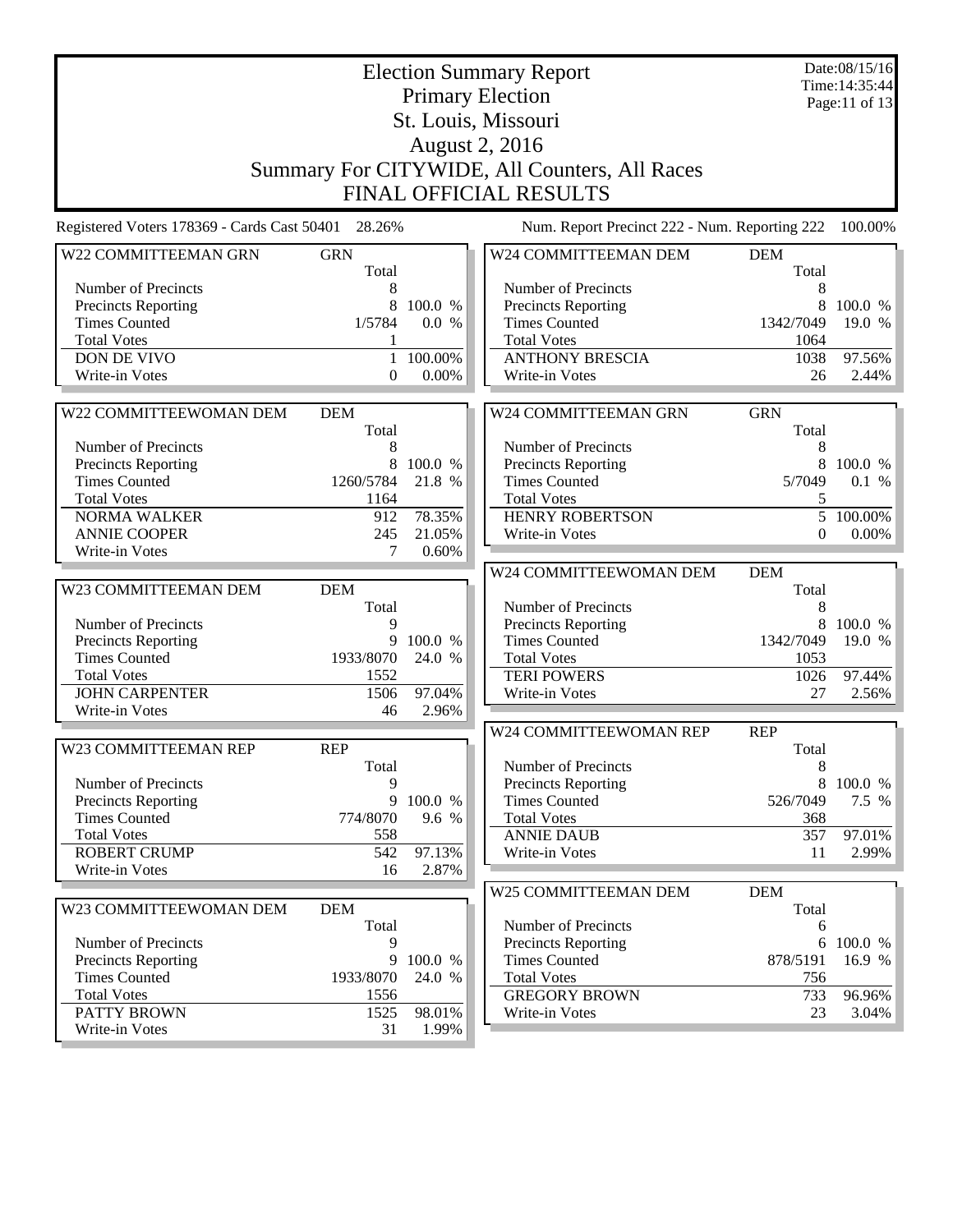|                                             | <b>Election Summary Report</b><br><b>Primary Election</b><br>St. Louis, Missouri<br><b>August 2, 2016</b> |                  |                                                                                |                     |                  |
|---------------------------------------------|-----------------------------------------------------------------------------------------------------------|------------------|--------------------------------------------------------------------------------|---------------------|------------------|
|                                             |                                                                                                           |                  | Summary For CITYWIDE, All Counters, All Races<br><b>FINAL OFFICIAL RESULTS</b> |                     |                  |
| Registered Voters 178369 - Cards Cast 50401 | 28.26%                                                                                                    |                  | Num. Report Precinct 222 - Num. Reporting 222                                  |                     | 100.00%          |
| W25 COMMITTEEWOMAN DEM                      | <b>DEM</b><br>Total                                                                                       |                  | W27 COMMITTEEMAN REP                                                           | <b>REP</b><br>Total |                  |
| Number of Precincts                         | 6                                                                                                         |                  | Number of Precincts                                                            | 8                   |                  |
| <b>Precincts Reporting</b>                  | 6                                                                                                         | 100.0 %          | <b>Precincts Reporting</b>                                                     | 8                   | 100.0 %          |
| <b>Times Counted</b>                        | 878/5191                                                                                                  | 16.9 %           | <b>Times Counted</b>                                                           | 13/7183             | 0.2 %            |
| <b>Total Votes</b>                          | 764<br>739                                                                                                |                  | <b>Total Votes</b>                                                             | 10<br>9             |                  |
| <b>LORI LAMPRICH</b><br>Write-in Votes      | 25                                                                                                        | 96.73%<br>3.27%  | <b>DAMON D. HAYMER</b><br>Write-in Votes                                       |                     | 90.00%<br>10.00% |
|                                             |                                                                                                           |                  |                                                                                |                     |                  |
| W26 COMMITTEEMAN DEM                        | <b>DEM</b><br>Total                                                                                       |                  | W27 COMMITTEEWOMAN DEM                                                         | <b>DEM</b><br>Total |                  |
| Number of Precincts                         | 6                                                                                                         |                  | Number of Precincts                                                            | 8                   |                  |
| <b>Precincts Reporting</b>                  | 6                                                                                                         | 100.0 %          | Precincts Reporting                                                            | 8                   | 100.0 %          |
| <b>Times Counted</b>                        | 1783/6296                                                                                                 | 28.3 %           | <b>Times Counted</b>                                                           | 1712/7183           | 23.8 %           |
| <b>Total Votes</b>                          | 1670                                                                                                      |                  | <b>Total Votes</b>                                                             | 1598                |                  |
| <b>JOSEPH PALM</b>                          | 982                                                                                                       | 58.80%           | PAMELA BOYD                                                                    | 1093                | 68.40%           |
| <b>DONALD GAGE</b><br>Write-in Votes        | 677<br>11                                                                                                 | 40.54%<br>0.66%  | <b>RACHEL JOHNS</b><br>Write-in Votes                                          | 498<br>7            | 31.16%<br>0.44%  |
|                                             |                                                                                                           |                  |                                                                                |                     |                  |
| W26 COMMITTEEMAN GRN                        | <b>GRN</b><br>Total                                                                                       |                  | W28 COMMITTEEMAN DEM                                                           | <b>DEM</b><br>Total |                  |
| Number of Precincts                         | 6                                                                                                         |                  | Number of Precincts                                                            | 10                  |                  |
| Precincts Reporting                         | 6                                                                                                         | 100.0 %          | <b>Precincts Reporting</b>                                                     |                     | 10 100.0 %       |
| <b>Times Counted</b>                        | 1/6296                                                                                                    | 0.0 %            | <b>Times Counted</b>                                                           | 2026/6854           | 29.6 %           |
| <b>Total Votes</b>                          |                                                                                                           |                  | <b>Total Votes</b><br><b>JOSEPH KEAVENY</b>                                    | 1705                |                  |
| <b>FREDRIC RAINES</b><br>Write-in Votes     | 1<br>$\overline{0}$                                                                                       | 100.00%<br>0.00% | Write-in Votes                                                                 | 1674<br>31          | 98.18%<br>1.82%  |
|                                             |                                                                                                           |                  |                                                                                |                     |                  |
| W26 COMMITTEEWOMAN DEM                      | <b>DEM</b>                                                                                                |                  | W28 COMMITTEEMAN GRN                                                           | <b>GRN</b>          |                  |
| Number of Precincts                         | Total<br>6                                                                                                |                  | Number of Precincts                                                            | Total<br>10         |                  |
| <b>Precincts Reporting</b>                  | 6                                                                                                         | 100.0 %          | <b>Precincts Reporting</b>                                                     |                     | 10 100.0 %       |
| <b>Times Counted</b>                        | 1783/6296                                                                                                 | 28.3 %           | <b>Times Counted</b>                                                           | 3/6854              | 0.0 %            |
| <b>Total Votes</b>                          | 1703                                                                                                      |                  | <b>Total Votes</b>                                                             | 3                   |                  |
| <b>TISHAURA JONES</b>                       | 731                                                                                                       | 42.92%           | <b>JEROME BAUER</b>                                                            | $\overline{3}$      | 100.00%          |
| <b>KARLA MAY</b><br>Write-in Votes          | 956<br>16                                                                                                 | 56.14%<br>0.94%  | Write-in Votes                                                                 | $\theta$            | $0.00\%$         |
|                                             |                                                                                                           |                  | W28 COMMITTEEWOMAN DEM                                                         | <b>DEM</b>          |                  |
| W27 COMMITTEEMAN DEM                        | <b>DEM</b>                                                                                                |                  |                                                                                | Total               |                  |
| Number of Precincts                         | Total<br>8                                                                                                |                  | Number of Precincts<br>Precincts Reporting                                     | 10                  | 10 100.0 %       |
| Precincts Reporting                         | 8                                                                                                         | 100.0 %          | <b>Times Counted</b>                                                           | 2026/6854           | 29.6 %           |
| <b>Times Counted</b>                        | 1712/7183                                                                                                 | 23.8 %           | <b>Total Votes</b>                                                             | 1662                |                  |
| <b>Total Votes</b>                          | 1637                                                                                                      |                  | <b>GAIL FARWELL</b>                                                            | 1636                | 98.44%           |
| <b>NATHAN BOYD</b>                          | 451                                                                                                       | 27.55%           | Write-in Votes                                                                 | 26                  | 1.56%            |
| <b>CHRIS CARTER</b>                         | 1048                                                                                                      | 64.02%           |                                                                                |                     |                  |
| <b>JIMMIE MATTHEWS</b><br>Write-in Votes    | 129<br>9                                                                                                  | 7.88%<br>0.55%   |                                                                                |                     |                  |
|                                             |                                                                                                           |                  |                                                                                |                     |                  |